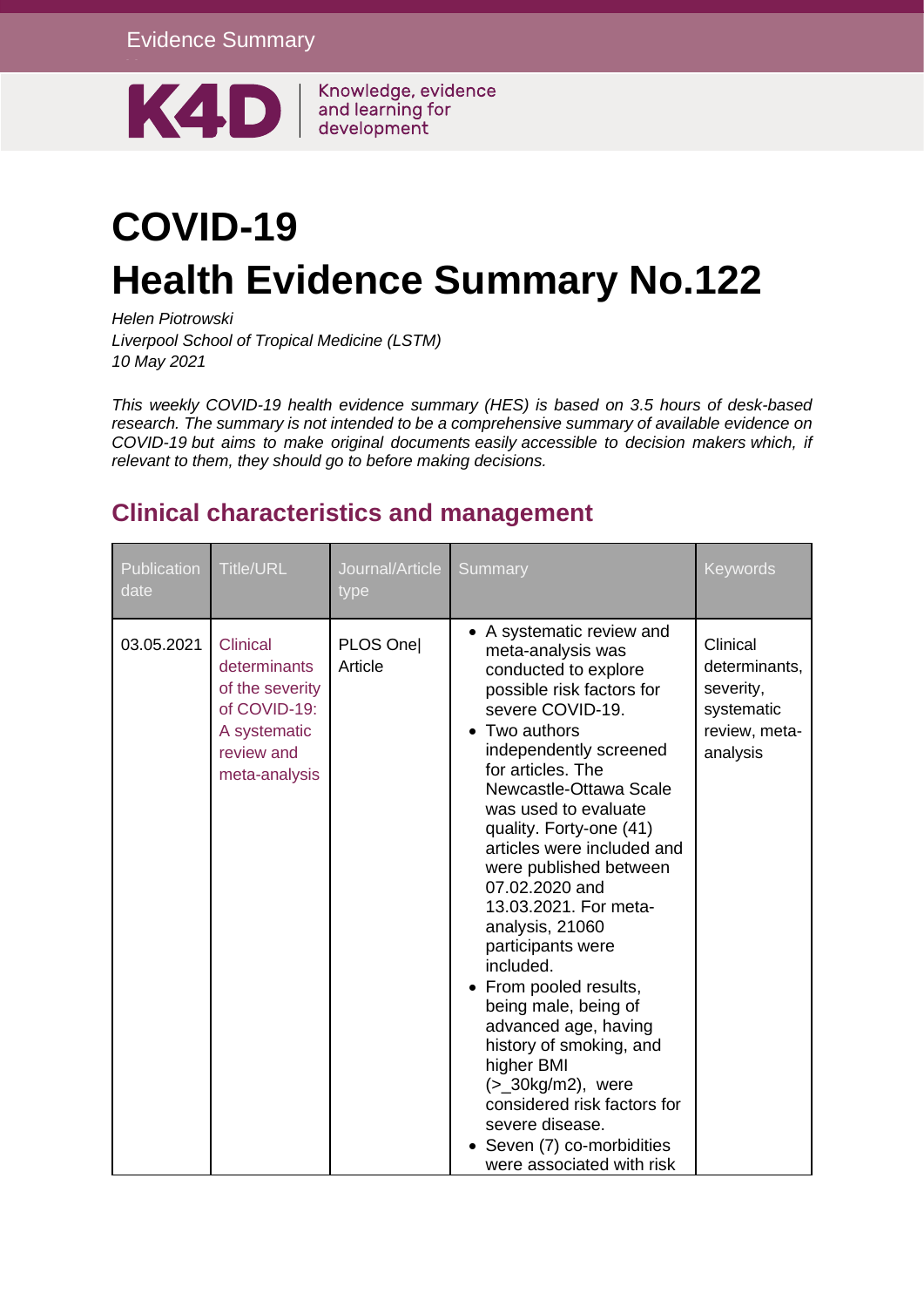|            |                                                                                                                                                                                                     |                     | of severe disease, these<br>included: Chronic Kidney<br>Disease, Chronic<br><b>Obstructive Pulmonary</b><br>Disease, Coronary Heart<br>Disease, malignancy,<br>cerebrovascular disease,<br>hypertension, diabetes,<br>and chronic liver diseases.<br>There was no significant<br>difference in severe vs<br>non severe COVID-19<br>disease in patients with<br>asthma.<br>• Results indicated that<br>severe complications<br>included Acute<br><b>Respiratory Disease</b><br>Syndrome, shock and<br>Acute Kidney Injury.                                                                                                                                                                                                                                                                                                                                                                           |                                                                                                                     |
|------------|-----------------------------------------------------------------------------------------------------------------------------------------------------------------------------------------------------|---------------------|-----------------------------------------------------------------------------------------------------------------------------------------------------------------------------------------------------------------------------------------------------------------------------------------------------------------------------------------------------------------------------------------------------------------------------------------------------------------------------------------------------------------------------------------------------------------------------------------------------------------------------------------------------------------------------------------------------------------------------------------------------------------------------------------------------------------------------------------------------------------------------------------------------|---------------------------------------------------------------------------------------------------------------------|
| 30.04.2021 | Epidemiology,<br>outcomes,<br>and utilization<br>of intensive<br>care unit<br>resources for<br>critically ill<br>COVID-19<br>patients in<br>Libya: A<br>prospective<br>multi-center<br>cohort study | PLOS One<br>Article | • Mortality and morbidity<br>outcomes for patients<br>admitted to Intensive Care<br>Units (ICU) with severe<br>COVID-19 infection have<br>been reported, however,<br>the authors report that<br>only one other study<br>specifically explores ICU<br>outcomes in Africa. To<br>address this gap, the<br>authors present data from<br>a prospective cohort study<br>across 11 ICUs in Libya,<br>from 29.05.2020 to<br>30.12.2020. Adult patients<br>included (n=465) were<br>followed up for 60 days<br>from ICU admission or<br>until discharge.<br>• At 60 day follow up,<br>60.4% (281/465) of<br>patients had died in the<br>ICU, and 39.6% (184/465)<br>were discharged. In<br>comparing these two<br>groups, multivariant<br>analysis showed lower<br>lymphocyte count, higher<br>procalcitonin, cardiac<br>troponin, C-reactive<br>protein, D-dimer, total<br><b>Sequential Organ Failure</b> | Critical care,<br>mortality,<br>Libya,<br>Intensive<br>care Units,<br>prospective<br>cohorts,<br>severe<br>COVID-19 |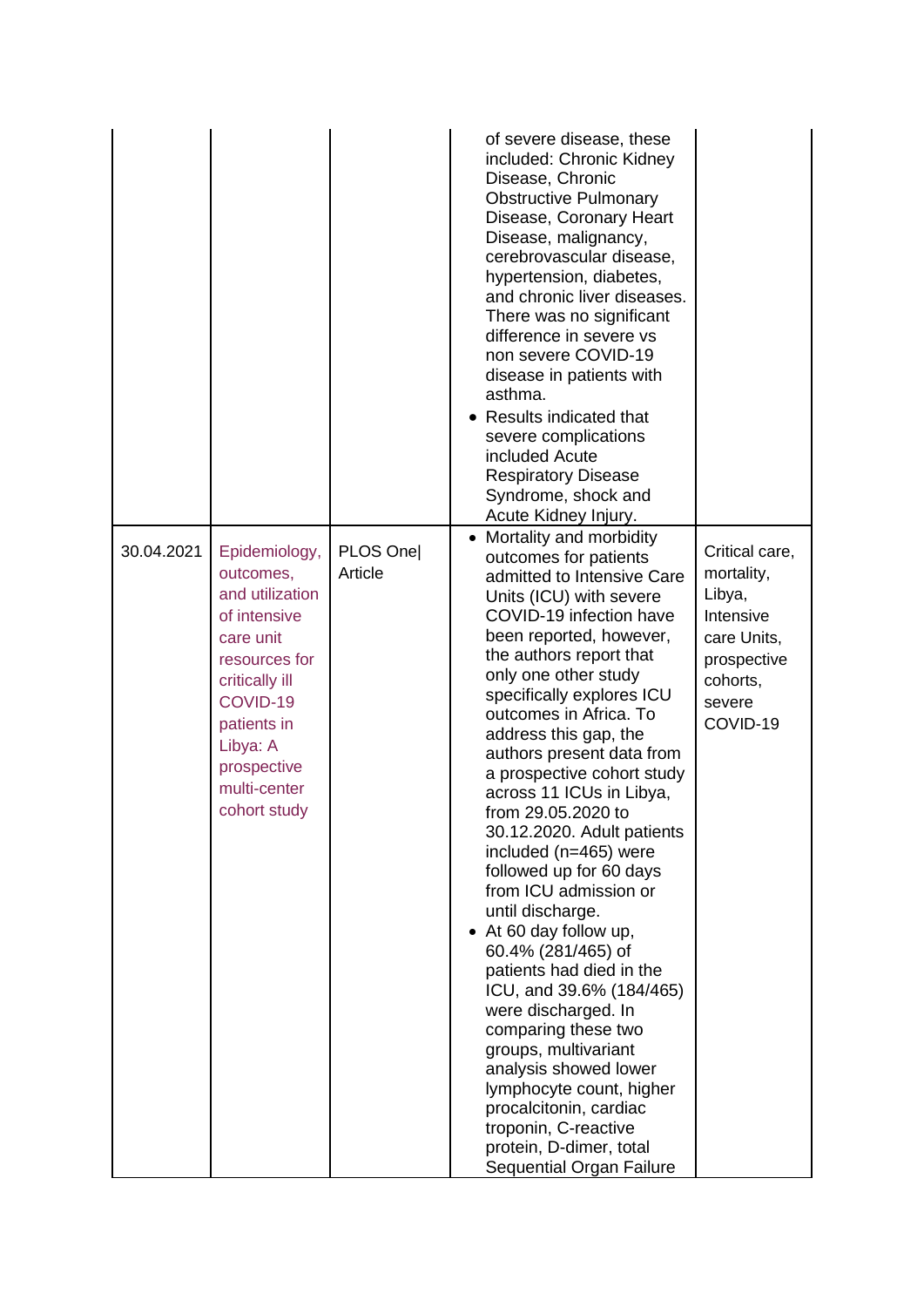|  | Assessment (SOFA),<br>emergency intubation and<br>stress cardiomyopathy<br>were significantly<br>associated with mortality.<br>• The study also found that<br>those aged $> 70$ years<br>had the highest mortality<br>rate compared to the other<br>age groups. Use of<br>antibiotics was associated<br>with lower mortality.<br>• The study reports that the<br>study 'demonstrated the<br>utilization of both the<br>SOFA score and quick<br>SOFA score at admission.<br>The results found a<br>median (IQR) quick SOFA<br>score of $1(1-2)$ and a<br>total SOFA score of 6 $(4-$<br>7) on admission', and<br>indicates the severity<br>within the cohort. The<br>authors report that some<br>patients would have<br>waited hours or days for<br>an ICU bed due to lack of<br>capacity during the surge<br>in number of cases, which<br>may have contributed to<br>the SOFA scores and the<br>higher mortality. The<br>authors also report that<br>other factors such as<br>human resources and<br>shortage of medical<br>supplies, as well as the<br>ongoing civil war and<br>severe financial crisis<br>should be considered, and<br>therefore healthcare<br>system challenges need<br>to be addressed to<br>support health workers<br>and response during<br>COVID-19 and also future<br>pandemics. |  |
|--|----------------------------------------------------------------------------------------------------------------------------------------------------------------------------------------------------------------------------------------------------------------------------------------------------------------------------------------------------------------------------------------------------------------------------------------------------------------------------------------------------------------------------------------------------------------------------------------------------------------------------------------------------------------------------------------------------------------------------------------------------------------------------------------------------------------------------------------------------------------------------------------------------------------------------------------------------------------------------------------------------------------------------------------------------------------------------------------------------------------------------------------------------------------------------------------------------------------------------------------------------------------------------------------------------------|--|
|--|----------------------------------------------------------------------------------------------------------------------------------------------------------------------------------------------------------------------------------------------------------------------------------------------------------------------------------------------------------------------------------------------------------------------------------------------------------------------------------------------------------------------------------------------------------------------------------------------------------------------------------------------------------------------------------------------------------------------------------------------------------------------------------------------------------------------------------------------------------------------------------------------------------------------------------------------------------------------------------------------------------------------------------------------------------------------------------------------------------------------------------------------------------------------------------------------------------------------------------------------------------------------------------------------------------|--|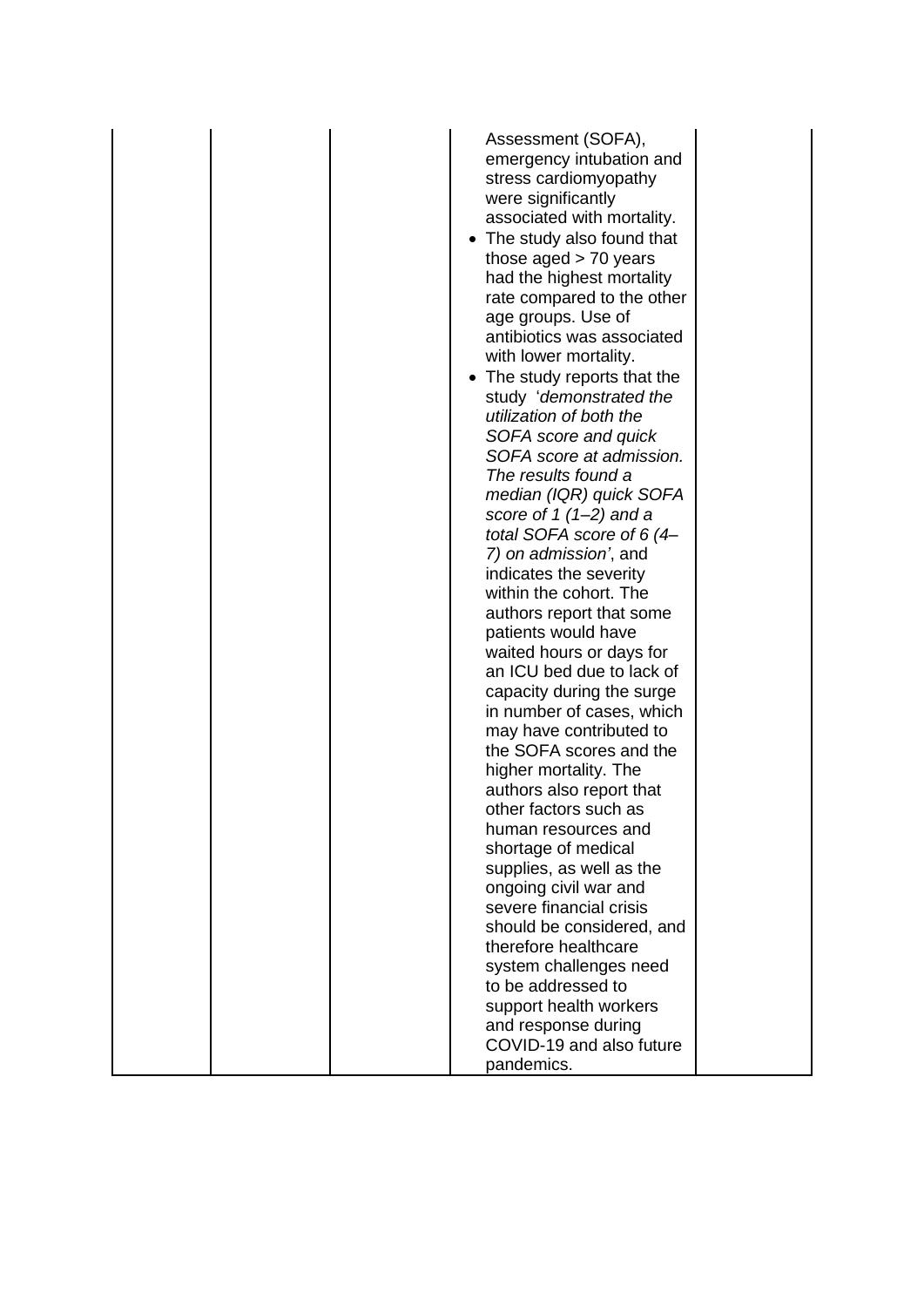#### **Vaccines**

| Publication<br>date | <b>Title/URL</b>                                                                                                                                                                                                                                                                                                          | Journal/Articl<br>e type | Summary                                                                                                                                                                                                                                                                                                                                                                                                                                                                                                                                                                                                                                                                                                                                                                                                                                                                                                                                                                                                                                                                                                                                                                                                                                                                                                                                                       | <b>Keywords</b>                                                                                                                  |
|---------------------|---------------------------------------------------------------------------------------------------------------------------------------------------------------------------------------------------------------------------------------------------------------------------------------------------------------------------|--------------------------|---------------------------------------------------------------------------------------------------------------------------------------------------------------------------------------------------------------------------------------------------------------------------------------------------------------------------------------------------------------------------------------------------------------------------------------------------------------------------------------------------------------------------------------------------------------------------------------------------------------------------------------------------------------------------------------------------------------------------------------------------------------------------------------------------------------------------------------------------------------------------------------------------------------------------------------------------------------------------------------------------------------------------------------------------------------------------------------------------------------------------------------------------------------------------------------------------------------------------------------------------------------------------------------------------------------------------------------------------------------|----------------------------------------------------------------------------------------------------------------------------------|
| 05.05.2021          | Impact and<br>effectiveness<br>of mRNA<br><b>BNT162b2</b><br>vaccine<br>against<br>SARS-CoV-2<br>infections and<br>COVID-19<br>cases,<br>hospitalisatio<br>ns, and<br>deaths<br>following a<br>nationwide<br>vaccination<br>campaign in<br>Israel: an<br>observational<br>study using<br>national<br>surveillance<br>data | The Lancet<br>Article    | • This study uses nationwide<br>surveillance data in Israel to<br>explore SARS-CoV2<br>outcomes following two<br>doses of the BNT162b2<br>vaccine (Pfizer-BioNTech<br>mRNA) for people over 16<br>years of age. Surveillance<br>data from 24.01.2921 to<br>03.04.2021 was analysed.<br>People were considered<br>fully vaccinated if at least 7<br>days past receiving second<br>vaccination. At the time,<br>4714932 (72.1%) of<br>6 538 911 people aged 16<br>years or older and 1015620<br>(90.0%) of 1127 965 people<br>aged 65 years or older were<br>fully vaccinated with two<br>doses. Outcomes analyses<br>included; symptomatic and<br>asymptomatic cases of<br>COVID-19, hospitalised with<br>COVID-19, severe/critical<br>cases of COVID-19, and<br>deaths. B.1.1.7 was<br>reported as the dominant<br>strain during this period.<br>During this time period;<br>$\circ$ 232 268 SARS-CoV-2<br>infections were confirmed,<br>and 66.6% were in people<br>over 16 years. Out of this<br>group (154 648), 71%<br>were unvaccinated and<br>4.1% fully vaccinated.<br>$\circ$ 54 677 people aged 16<br>years and older who had<br>symptomatic COVID-19,<br>71.4% (39 065) were<br>unvaccinated and 3.1%<br>(1692) received two doses.<br>$\circ$ 7694 people aged 16<br>years and older who were<br>hospitalised with COVID-<br>19, 71.8% (5526) were | <b>BNT162b2</b><br>vaccine,<br>observation<br>, COVID-19<br>outcomes,<br>vaccine<br>efficacy<br>and<br>effectivene<br>ss, Israel |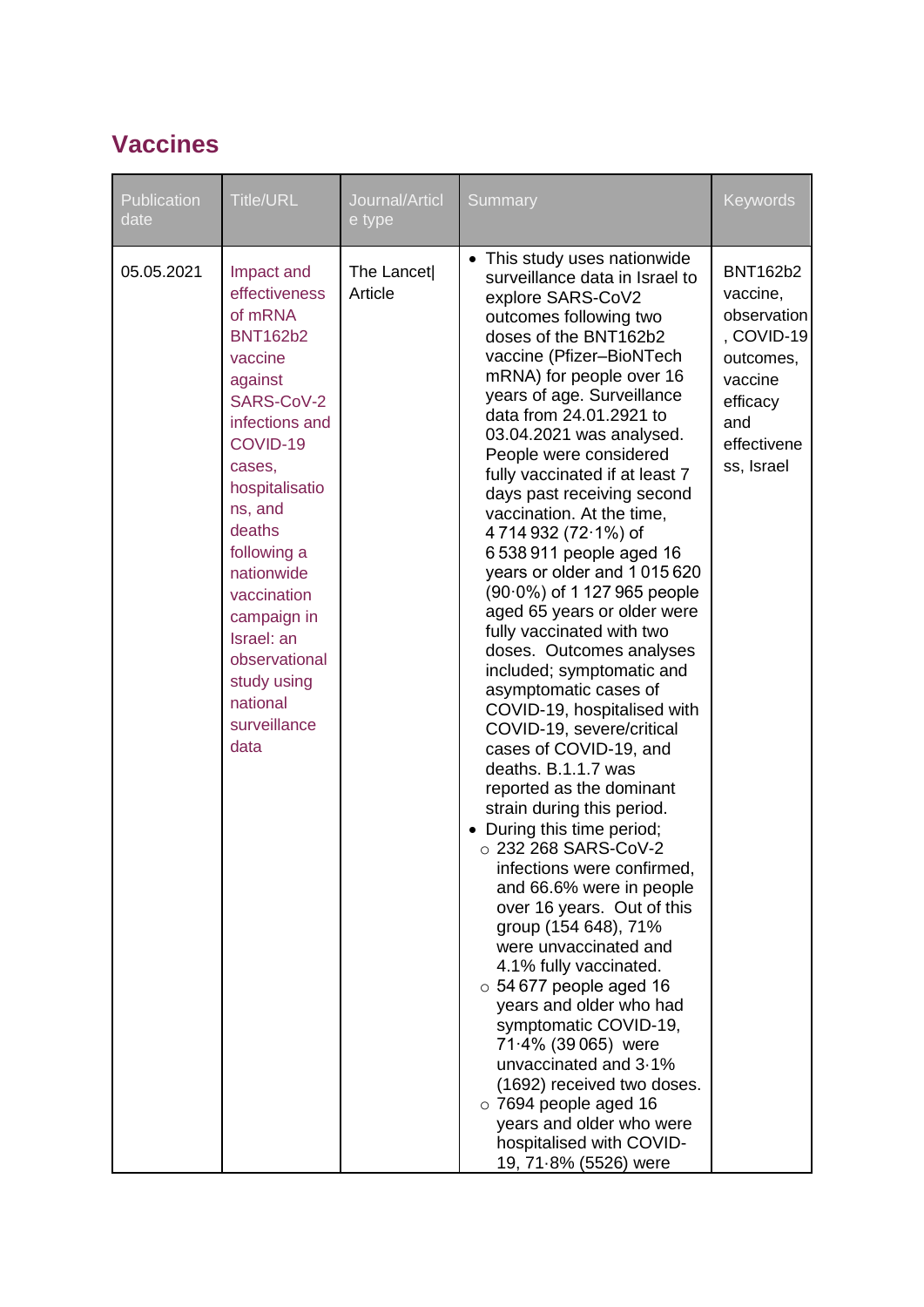|            |                                                   |                                  | unvaccinated and 7.7%<br>(596) received two doses.<br>○ 4481 COVID-19-related<br>severe or critical<br>hospitalisations occurred in<br>people aged 16 years and<br>older, among which 71.4%<br>(3201) people were<br>unvaccinated<br>and $8.1\%$ (364) were fully<br>vaccinated.<br>$\circ$ 1113 people aged 16<br>years and older who died<br>from COVID-19, $64.2\%$<br>(715) were unvaccinated<br>and $12.4\%$ (138) were fully<br>vaccinated.<br>• The authors report that 'the<br>adjusted estimates of<br>vaccine effectiveness were<br>$91.5\%$ (90 $-7-92.2\%$ )<br>against asymptomatic<br>SARS-CoV-2 infection,<br>$97.0\%$ (96.7-97.2%)<br>against symptomatic<br>COVID-19, 97-2% (95% CI<br>$96.8 - 97.5%$ ) against<br>COVID-19 hospitalisation,<br>$97.5\%$ (97 $.1 - 97.8\%$ )<br>against severe or critical<br>hospitalisation, and 96.7%<br>(95% CI 96.0-97.3%)<br>against death.'<br>• Vaccine effectiveness<br>against deaths was<br>estimated to be 98-1% at 14<br>days or longer after the<br>second vaccine, and 77.0.%<br>at 14–21 days after the first<br>vaccine.<br>The authors conclude, that<br>$\bullet$<br>vaccination with two doses<br>of BNT162b2 has high<br>efficacy and effectiveness<br>against a range of SARS-<br>CoV-2 outcomes, including<br>among older adults (aged<br>≥85 years).<br>This paper reports on Phase |                                        |
|------------|---------------------------------------------------|----------------------------------|--------------------------------------------------------------------------------------------------------------------------------------------------------------------------------------------------------------------------------------------------------------------------------------------------------------------------------------------------------------------------------------------------------------------------------------------------------------------------------------------------------------------------------------------------------------------------------------------------------------------------------------------------------------------------------------------------------------------------------------------------------------------------------------------------------------------------------------------------------------------------------------------------------------------------------------------------------------------------------------------------------------------------------------------------------------------------------------------------------------------------------------------------------------------------------------------------------------------------------------------------------------------------------------------------------------------------------------------------------------|----------------------------------------|
| 05.05.2021 | <b>Efficacy of</b><br>NVX-<br>CoV2373<br>Covid-19 | The New<br>England<br>Journal of | 2 trials with NVX-CoV2373<br>(Novavax) in South Africa<br>with people HIV negative,<br>and a sub-group of people                                                                                                                                                                                                                                                                                                                                                                                                                                                                                                                                                                                                                                                                                                                                                                                                                                                                                                                                                                                                                                                                                                                                                                                                                                             | NVX-<br>CoV2373,<br>Phase 2<br>Trials, |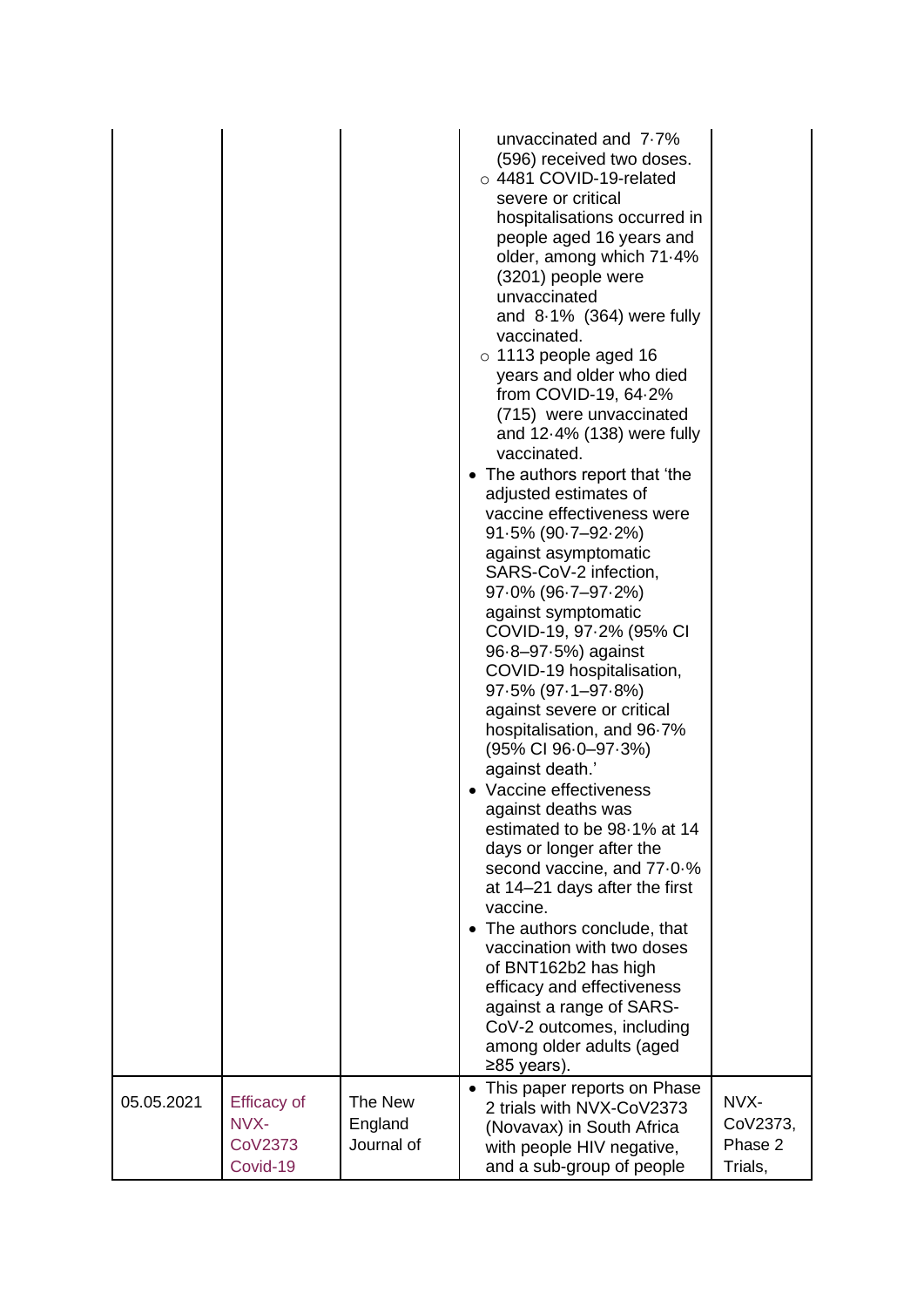| Vaccine<br>against the<br>B.1.351<br>Variant | Medicine<br>Article | who are medically stable<br><b>HIV positive. Participants</b><br>were recruited from across<br>16 sites in South Africa, and<br>were aged 18-84 years if<br>HIV negative and 18-64<br>years if HIV positive.<br>Participants either received<br>the vaccine or a placebo in<br>1:1 ratio and were followed<br>up 7 days, 21 days, 35 days,<br>3 months and 6 months.<br>• 4387 participants were<br>included and received at<br>least one vaccine or<br>placebo. 30% were<br>seropositive for COVID-19<br>at baseline.<br>• Among vaccine recipients,<br>adverse events reported<br>included; headache (20 to<br>25%), muscle pain (17 to<br>$20\%$ ), and fatigue (12 to<br>$16%$ ).<br>• 2684 participants who were<br>COVID-19 seronegative at<br>baseline were included in<br>analysis for vaccine efficacy<br>(94% HIV negative, 6% HIV<br>positive). After 28 days, 15<br>participants in the vaccine<br>group and 29 participants in<br>the placebo group<br>developed symptomatic<br>COVID-19. All (except one<br>person) were classified as<br>mild/moderate COVID-19.<br>The authors report vaccine<br>efficacy of 49.4%. Vaccine<br>efficacy among HIV-<br>negative participants was<br>60.1%. Post hoc vaccine | South<br>Africa |
|----------------------------------------------|---------------------|----------------------------------------------------------------------------------------------------------------------------------------------------------------------------------------------------------------------------------------------------------------------------------------------------------------------------------------------------------------------------------------------------------------------------------------------------------------------------------------------------------------------------------------------------------------------------------------------------------------------------------------------------------------------------------------------------------------------------------------------------------------------------------------------------------------------------------------------------------------------------------------------------------------------------------------------------------------------------------------------------------------------------------------------------------------------------------------------------------------------------------------------------------------------------------------------------------------------------|-----------------|
|                                              |                     | efficacy against B.1.351 was<br>51.0% among the HIV-<br>negative participants.                                                                                                                                                                                                                                                                                                                                                                                                                                                                                                                                                                                                                                                                                                                                                                                                                                                                                                                                                                                                                                                                                                                                             |                 |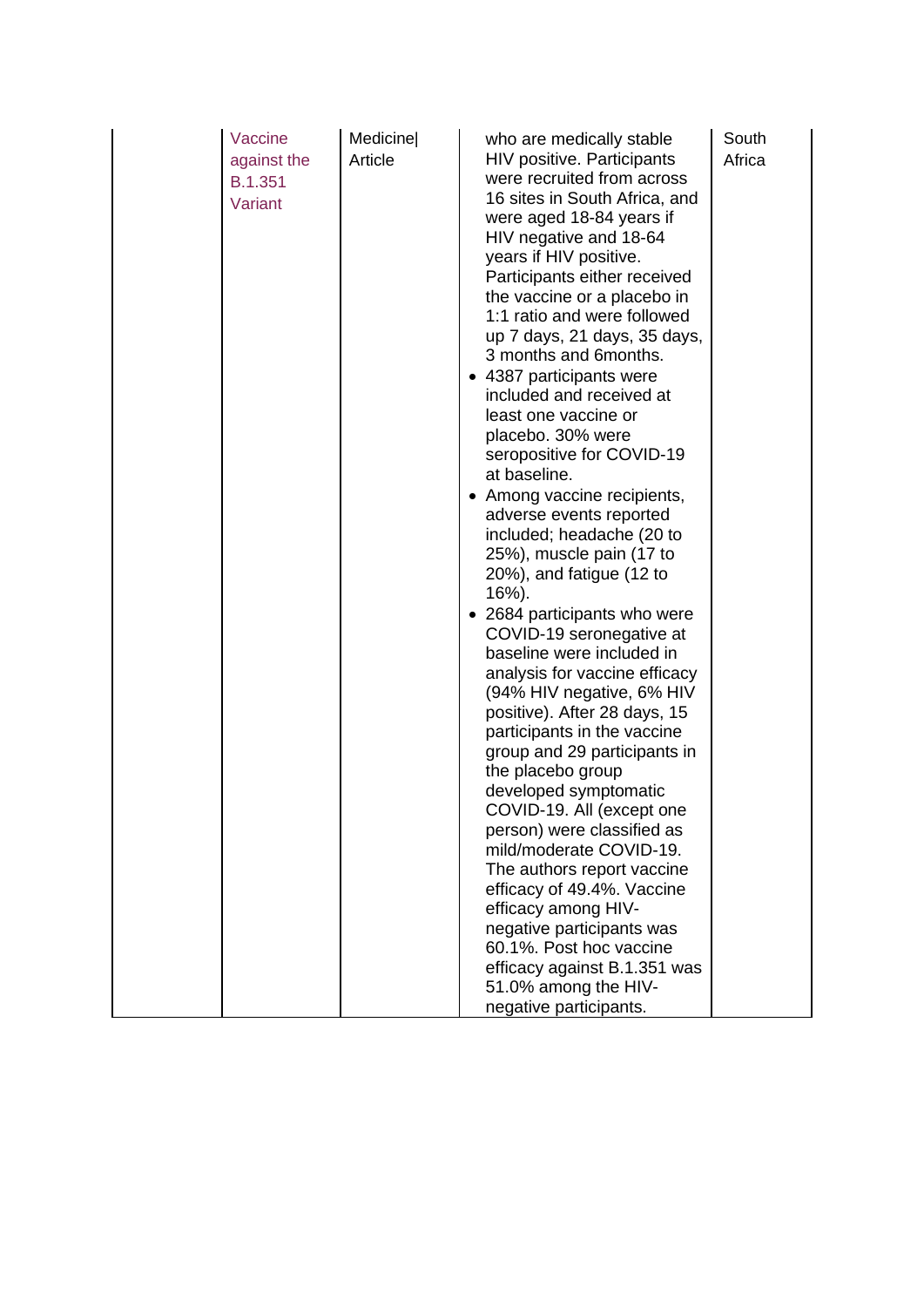### **Indirect impact of COVID-19**

| Publication<br>date | <b>Title/URL</b>                                                                                                                                                                   | Journal/Article<br>type          | Summary                                                                                                                                                                                                                                                                                                                                                                                                                                                                                                                                                                                                                                                                                                                                                                                                                                                                                                                                                                                                                                                                                                                                                                                                            | Keywords                                        |
|---------------------|------------------------------------------------------------------------------------------------------------------------------------------------------------------------------------|----------------------------------|--------------------------------------------------------------------------------------------------------------------------------------------------------------------------------------------------------------------------------------------------------------------------------------------------------------------------------------------------------------------------------------------------------------------------------------------------------------------------------------------------------------------------------------------------------------------------------------------------------------------------------------------------------------------------------------------------------------------------------------------------------------------------------------------------------------------------------------------------------------------------------------------------------------------------------------------------------------------------------------------------------------------------------------------------------------------------------------------------------------------------------------------------------------------------------------------------------------------|-------------------------------------------------|
| 05.05.2021          | THE POTENTIAL<br><b>IMPACT OF THE</b><br>COVID-19<br><b>RESPONSE ON</b><br><b>TUBERCULOSIS</b><br>IN HIGH-<br><b>BURDEN</b><br><b>COUNTRIES:</b><br>A MODELLING<br><b>ANALYSIS</b> | Stop TB<br>Partnership<br>Report | • A modelling study was<br>designed to explore the<br>potential impact of short-<br>term lockdowns due to<br><b>COVID-19 on Tuberculosis</b><br>(TB), focusing on India, the<br>Republic of Kenya and<br>Ukraine. Different models<br>explored difficult scenarios<br>including; 2 month lockdown<br>followed by 2 month<br>recovery and 3 month<br>lockdown followed by 10<br>month recovery (worst case<br>scenario). Global estimates<br>were also made.<br>• The authors summarise<br>'Each month taken to return<br>to normal TB services would<br>incur, in India, an additional<br>40,685 deaths between<br>2020 and 2025; in Kenya, an<br>additional 1,157 deaths; and<br>in Ukraine, an additional 137<br>deaths over this period.'<br>• For the worst case scenario,<br>the authors report that this<br>could lead to an additional<br>6.3 million cases of TB and<br>additional 1.4 million deaths<br>due to TB between 2020-<br>2025.<br>• Increase efforts and<br>investment are therefore<br>needed to mitigate against<br>this. Measure suggested are<br>intensifying active case<br>finding, community<br>engagement and contact<br>tracing, and increasing<br>access to TB treatment and<br>care. | <b>TB</b><br>modelling,<br>mortality<br>from TB |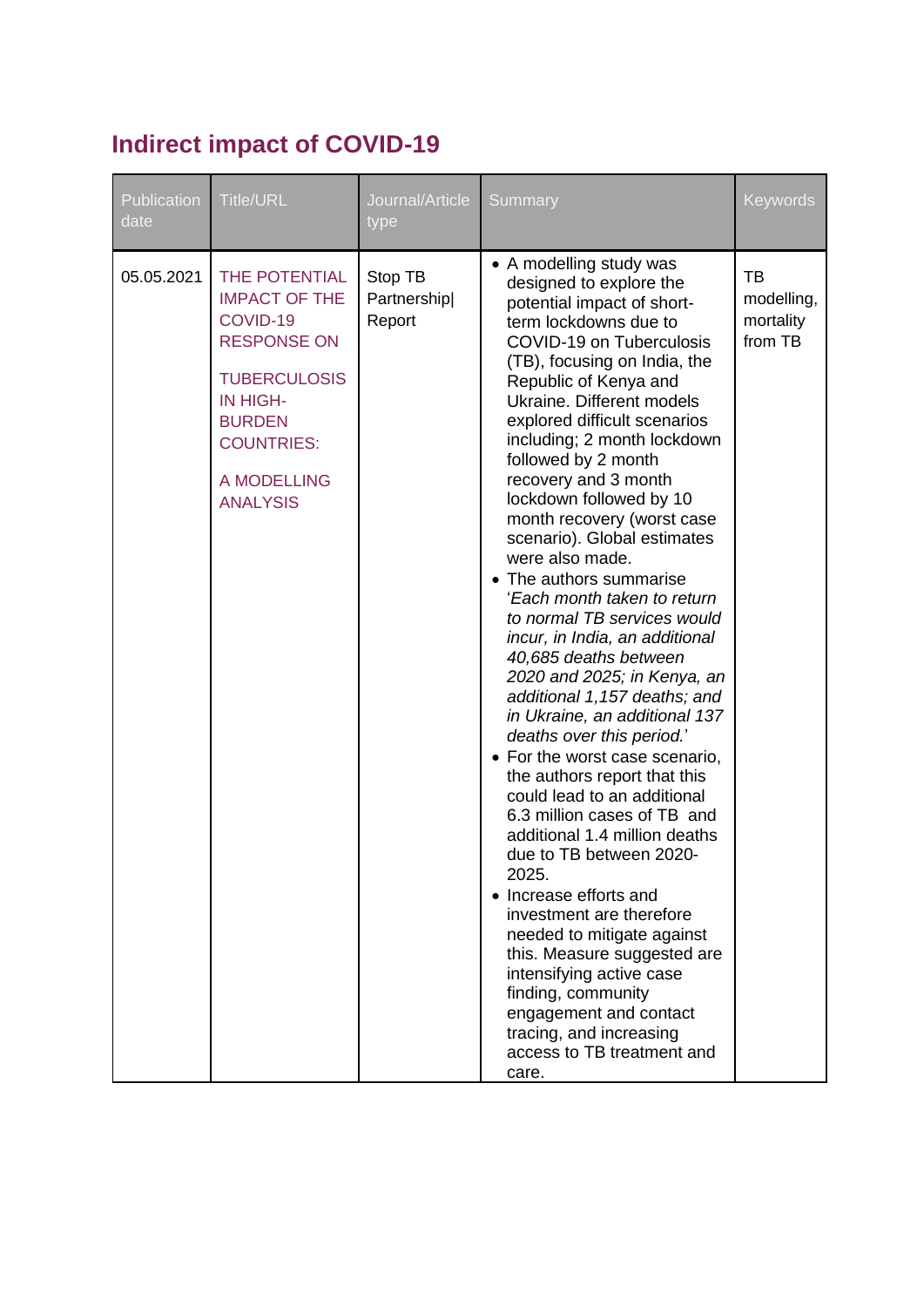#### **Social Science**

| Publication<br>date | Title/URL                                                                                                                                                                       | Journal/Article<br>type                                                                         | Summary                                                                                                                                                                                                                                                                                                                                                                                                                                                                                                                                                                                                                                                                                                                                                                                                                                                                                                                                                                                                                                                                                                                                                                                                                                                              | Keywords                                                                                         |
|---------------------|---------------------------------------------------------------------------------------------------------------------------------------------------------------------------------|-------------------------------------------------------------------------------------------------|----------------------------------------------------------------------------------------------------------------------------------------------------------------------------------------------------------------------------------------------------------------------------------------------------------------------------------------------------------------------------------------------------------------------------------------------------------------------------------------------------------------------------------------------------------------------------------------------------------------------------------------------------------------------------------------------------------------------------------------------------------------------------------------------------------------------------------------------------------------------------------------------------------------------------------------------------------------------------------------------------------------------------------------------------------------------------------------------------------------------------------------------------------------------------------------------------------------------------------------------------------------------|--------------------------------------------------------------------------------------------------|
| 06.05.2021          | Data<br>Synthesis:<br>COVID-19<br>Vaccine<br>Perceptions<br>in Africa:<br>Social and<br><b>Behavioural</b><br><b>Science</b><br>Data,<br><b>March 2020</b><br>$-$ March<br>2021 | Social<br>Science in<br>humanitarian<br>Action<br><b>Platform</b><br>Evidence<br><b>Reviews</b> | • Vaccination is an important<br>strategy during the COVID-<br>19 pandemic. The target of<br>the COVID-19 Vaccine<br>Development and Access<br>Strategy (Africa CDC 2020)<br>is to vaccinate 60% of the<br>population in Africa by<br>2022. Survey data across<br>22 African countries was<br>analysed to explore public<br>perception towards COVID-<br>19 vaccinations to inform<br>vaccination programmes.<br>The five large scale surveys<br>included over 12 million<br>respondents between<br>March 2020 and March<br>2021. Whilst key differences<br>between the survey<br>methodologies and<br>limitations were<br>acknowledged, the authors<br>report the following key<br>results:<br>○ Overall vaccine<br>acceptance was<br>considered quite high, but<br>variable across countries<br>and type of survey.<br>Guinea had the highest<br>acceptance (86%) whist<br>Cameroon had the lowest<br>$(35%)$ .<br>o A large CDC survey<br>indicated no overall<br>gender difference in<br>vaccine hesitancy, whilst<br>smaller studies indicated<br>women were more vaccine<br>hesitant compared to men.<br>Other demographic factors<br>did not appear to have an<br>impact on vaccine<br>acceptance, although<br>some studies reported<br>higher acceptance for | Vaccine<br>uptake,<br>community<br>engagement,<br>risk<br>communication,<br>vaccine<br>hesitency |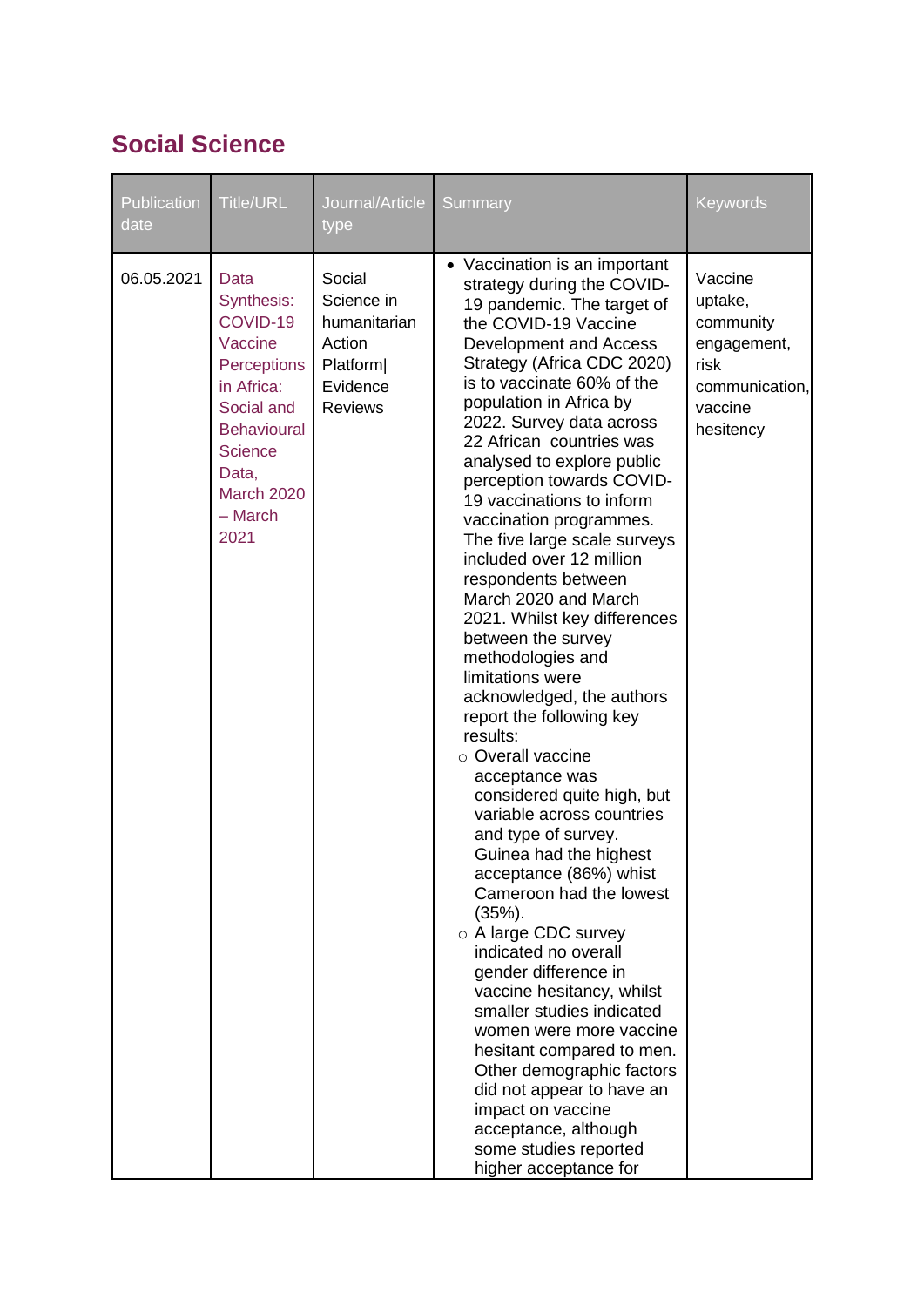|  | older participants, higher                       |
|--|--------------------------------------------------|
|  | economic groups or higher                        |
|  | education group.                                 |
|  | $\circ$ In many of studies,                      |
|  | personal risk of COVID-19                        |
|  | infection was perceived to                       |
|  | be low, and there were                           |
|  | concerns about the safety                        |
|  | of the vaccine. This                             |
|  | included: beliefs that the                       |
|  | development of the                               |
|  | vaccine was rushed; fear                         |
|  | of side effects; beliefs                         |
|  | about ingredients; and                           |
|  | distrust over the mRNA                           |
|  | technology used.                                 |
|  | $\circ$ There were some                          |
|  | concerns about who will                          |
|  | be prioritised for                               |
|  | vaccination, potential cost                      |
|  | implications and fear and                        |
|  | distrust of potential                            |
|  | mandatory vaccination                            |
|  | strategies. There was also                       |
|  | some mistrust about                              |
|  | vaccine procurement                              |
|  | within the context of                            |
|  | geopolitics.                                     |
|  | $\circ$ There are rumours,<br>misinformation and |
|  | conspiracy theories                              |
|  | circulating regarding                            |
|  | vaccines. The CDC                                |
|  | reported that 66% of                             |
|  | participants believe they                        |
|  | have been exposed to                             |
|  | them. There were also                            |
|  | some reports of the need                         |
|  | for more information of the                      |
|  | vaccines.                                        |
|  | $\circ$ There was some                           |
|  | relationship between trust                       |
|  | in governments and trust                         |
|  | in the vaccine.                                  |
|  | $\circ$ COVID-19 had a negative                  |
|  | impact on routine                                |
|  | vaccinations.                                    |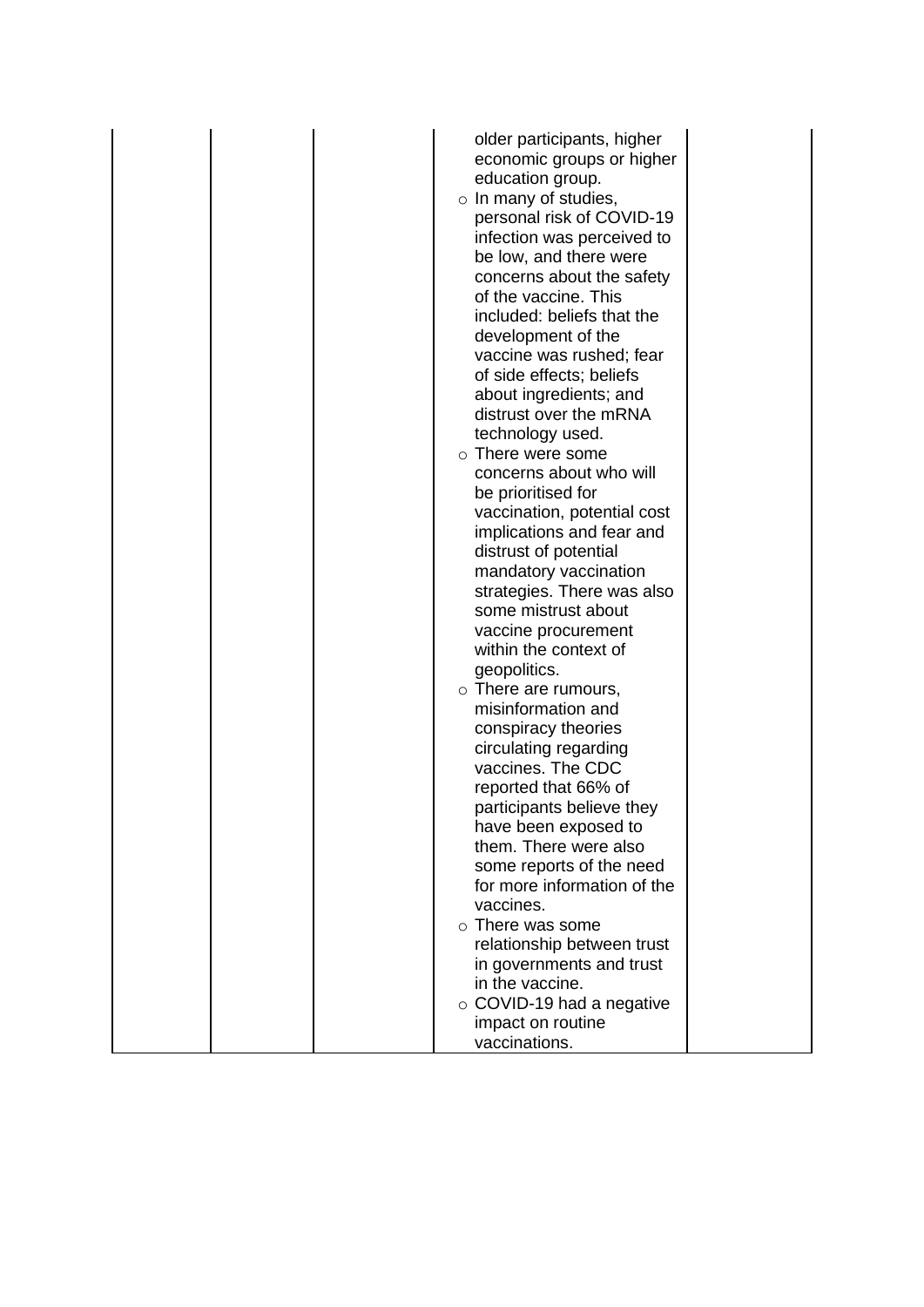### **Leadership and governance**

| Publication<br>date | <b>Title/URL</b>                                                      | Journal/Article<br>type                | Summary                                                                                                                                                                                                                                                                                                                                                                                                                                                                                                                                                                                                                                                                                                                                                                                                                                                                                                                                                                                                                                                                                                                                                                                                                                                               | <b>Keywords</b>                                                                                            |
|---------------------|-----------------------------------------------------------------------|----------------------------------------|-----------------------------------------------------------------------------------------------------------------------------------------------------------------------------------------------------------------------------------------------------------------------------------------------------------------------------------------------------------------------------------------------------------------------------------------------------------------------------------------------------------------------------------------------------------------------------------------------------------------------------------------------------------------------------------------------------------------------------------------------------------------------------------------------------------------------------------------------------------------------------------------------------------------------------------------------------------------------------------------------------------------------------------------------------------------------------------------------------------------------------------------------------------------------------------------------------------------------------------------------------------------------|------------------------------------------------------------------------------------------------------------|
| 06.05.2021          | A global<br>public<br>health<br>convention<br>for the 21st<br>century | The Lancet<br>Public Health<br>Article | Recognising the challenges of<br>International Health Regulations<br>framework, Duff et al propose 10<br>recommendations to strengthen<br>global health governance in<br>pandemic response. These 10<br>recommendations were<br>developed through qualitative<br>interviews with a panel of<br>experts. Recommendations for<br>global health security include:<br>• Greater authority for a<br>global governing body<br>• Greater capacity for global<br>health system (and<br>agencies) to be flexible<br>and rapidly respond to<br>diverse needs.<br>A central body with<br>technical expertise that is<br>'empowered to create and<br>communicate the<br>standards for the world<br>without undue political<br>interference'.<br>An objective evaluation<br>system for national core<br>public health capacities.<br>Governing body (bodies)<br>with the ability to enforce<br>standards through effective<br>enforcement mechanisms.<br>• Autonomous governing<br>body (bodies) with freedom<br>of self-governance and<br>decision making processes<br>resistant to undue political<br>pressures.<br>Sustainable financing<br>A governance structure<br>which is representative of<br>all countries, with a high<br>degree of transparency<br>and accountability. | Global<br>governance,<br>Global health<br>security,<br>International<br>Health<br>Regulations<br>framework |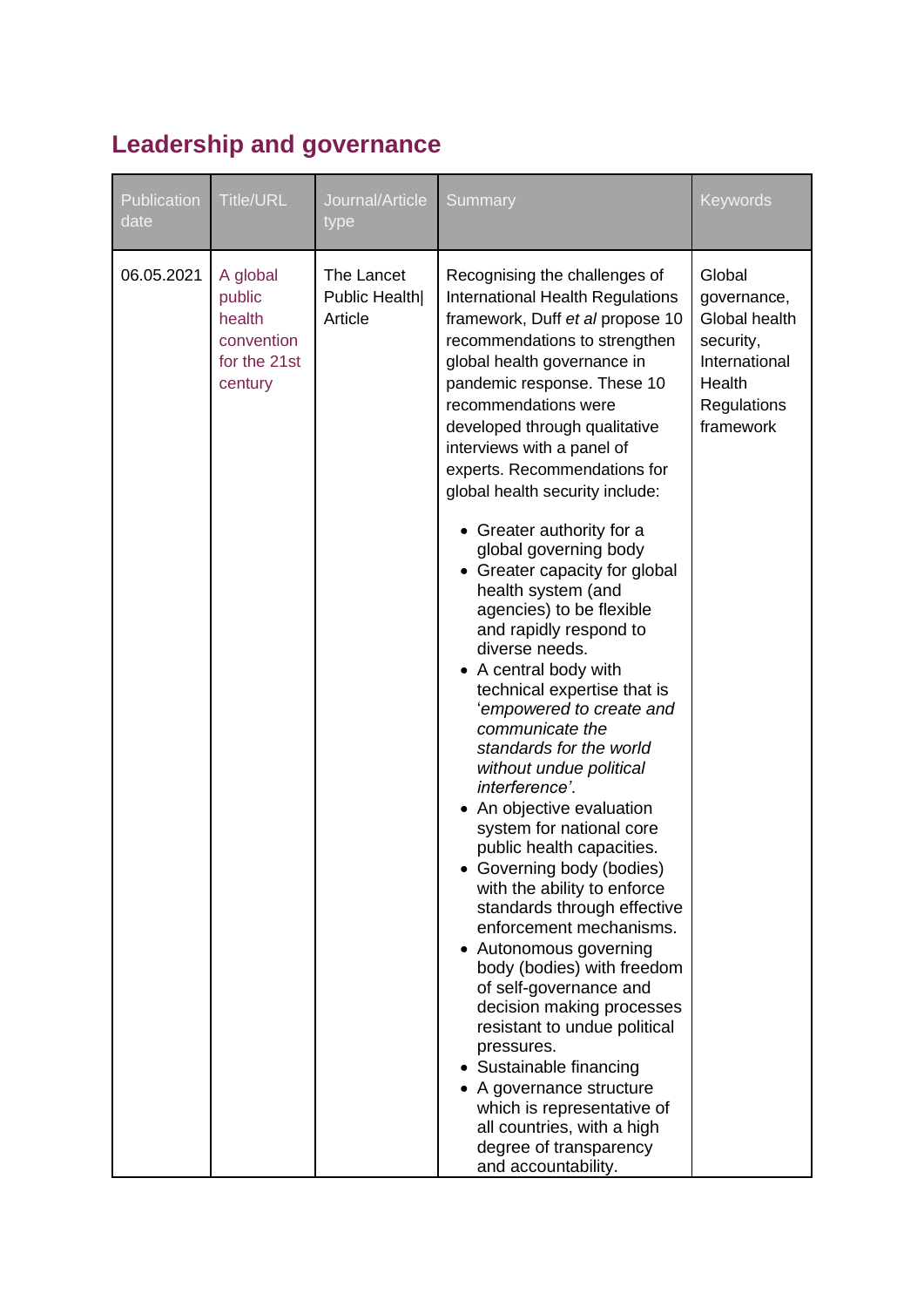| • Multi-sector collaboration<br>at all levels of governance.<br>• Collective commitment and<br>action from all countries.<br>The authors recognise that<br>implementing these<br>recommendations may involve<br>reforming and strengthening<br>WHO, concluding, 'the lessons'<br>learned from the COVID-19<br>pandemic response efforts |  |
|-----------------------------------------------------------------------------------------------------------------------------------------------------------------------------------------------------------------------------------------------------------------------------------------------------------------------------------------|--|
| present a unique chance to re-<br>evaluate, refocus, and revise the<br>current global public health<br>security system' (page 5).                                                                                                                                                                                                       |  |

# **Health systems**

| <b>Publication</b><br>date | <b>Title/URL</b>                                                                                                                           | Journal/Article<br>type                 | Summary                                                                                                                                                                                                                                                                                                                                                                                                                                                                                                                                                                                                                                                                                                                                                                                                                                       | <b>Keywords</b>                                                                                                                                                  |
|----------------------------|--------------------------------------------------------------------------------------------------------------------------------------------|-----------------------------------------|-----------------------------------------------------------------------------------------------------------------------------------------------------------------------------------------------------------------------------------------------------------------------------------------------------------------------------------------------------------------------------------------------------------------------------------------------------------------------------------------------------------------------------------------------------------------------------------------------------------------------------------------------------------------------------------------------------------------------------------------------------------------------------------------------------------------------------------------------|------------------------------------------------------------------------------------------------------------------------------------------------------------------|
| 04.05.2021                 | COVID-19 in<br><b>West Africa:</b><br>regional<br>resource<br>mobilisation<br>and<br>allocation in<br>the first year<br>of the<br>pandemic | <b>BMJ Global</b><br>Health<br>Practice | • The article reflects on the<br>early response of agencies<br>in West Africa to mitigate<br>against the COVID-19<br>pandemic. In comparison to<br>other global regions, West<br>Africa has had relatively few<br>COVID-19 cases, for<br>example, as of March 2021,<br>5363 deaths were reported<br>compared to the USA (with<br>a similar size population)<br>having 530, 000 deaths.<br>The authors outline the<br>response of West Africa to<br>mobilise resources and<br>leverage on systems and<br>infrastructure developed<br>during previous epidemics.<br>• Pan-African institutions and<br>mechanisms were mobilised<br>such as the African Centre<br>for Disease Control.<br>Regionally, the Economic<br><b>Community of West African</b><br>States (ECOWAS) Regional<br>Centre for Surveillance and<br>Disease control, was set up | Economic<br>Community of<br><b>West African</b><br>States, West<br>African Health<br>Organization<br>(WAHO), early<br>response,<br>systems and<br>infrastructure |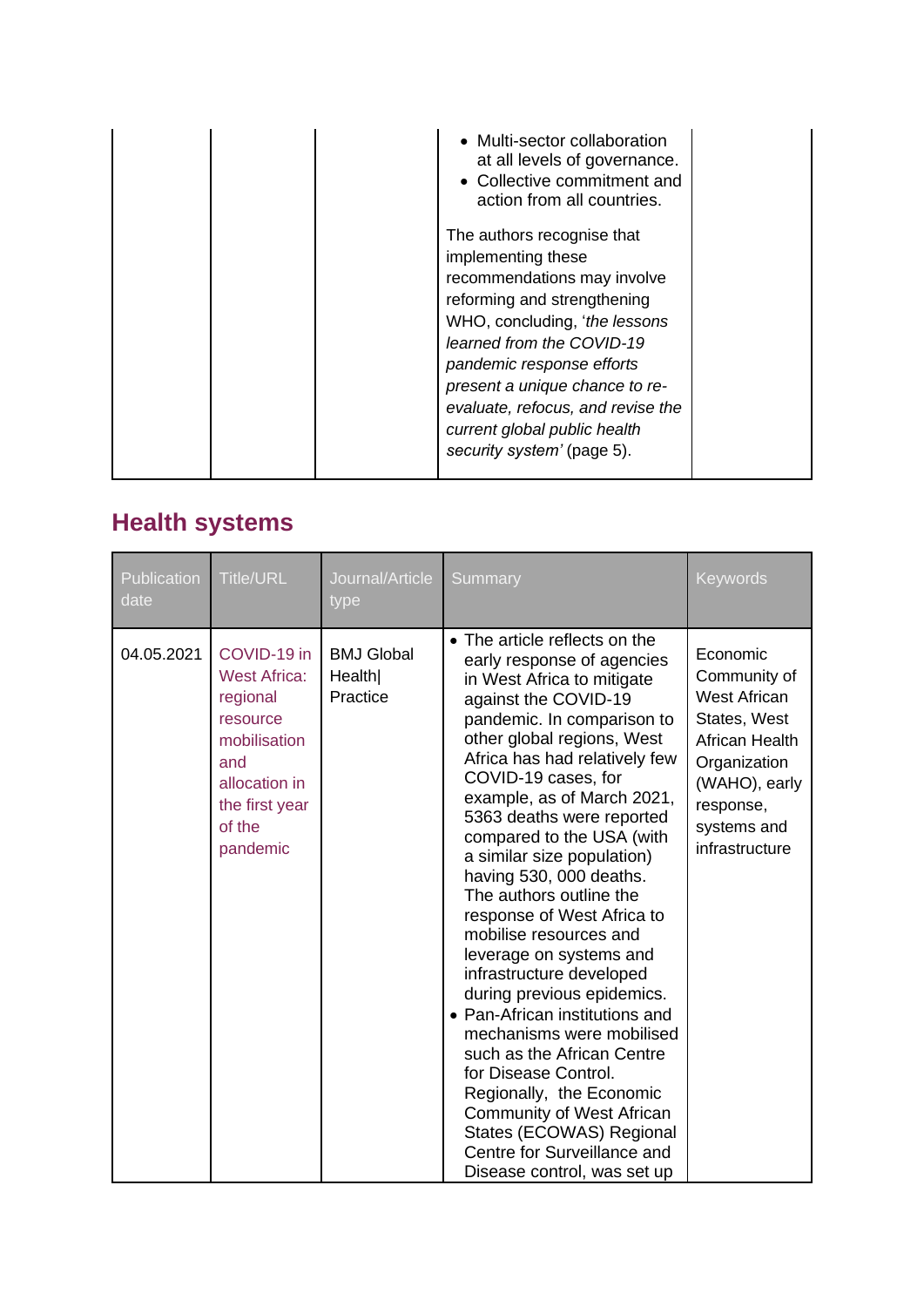|  | following the Ebola                                  |  |
|--|------------------------------------------------------|--|
|  | epidemic to prepare and                              |  |
|  | respond to current and                               |  |
|  | future pandemics. Other                              |  |
|  | institutions established                             |  |
|  | include a Ministerial                                |  |
|  | <b>Coordination Committee</b>                        |  |
|  | and a network of Public                              |  |
|  | <b>Health Reference</b>                              |  |
|  | Laboratories.                                        |  |
|  | • In Jan 2020, 15 ECOWAS                             |  |
|  | countries met to strengthen                          |  |
|  | critical national capacities.                        |  |
|  | Funds were also mobilised                            |  |
|  | through country-specific and                         |  |
|  | multi-country initiatives. This                      |  |
|  | funding went to response                             |  |
|  | measurements like the                                |  |
|  | provision of resources and                           |  |
|  | equipment, and also to the                           |  |
|  | provision of social safety                           |  |
|  | nets for vulnerable                                  |  |
|  | populations.                                         |  |
|  | • At the start of the pandemic,                      |  |
|  | the region had two                                   |  |
|  | laboratories for diagnosis of                        |  |
|  | COVID-19 which has now                               |  |
|  | expanded to all countries                            |  |
|  | (since September 2020).<br>Research and surveillance |  |
|  | capacities have also been                            |  |
|  | strengthened.                                        |  |
|  | • Despite these successes,                           |  |
|  | the authors caution against                          |  |
|  | complacency as this is an                            |  |
|  | evolving pandemic with the                           |  |
|  | ability to overwhelm health                          |  |
|  | systems, as seen                                     |  |
|  | elsewhere, and they                                  |  |
|  | advocate for increased                               |  |
|  | support and investment in                            |  |
|  | increasing testing capacity,                         |  |
|  | information management                               |  |
|  | systems, human resource                              |  |
|  | capacity and research and                            |  |
|  | development in health                                |  |
|  | technologies, such as local                          |  |
|  | vaccine production capacity.                         |  |
|  | This would support the                               |  |
|  | region to respond to                                 |  |
|  | COVID-19 and future                                  |  |
|  | pandemics.                                           |  |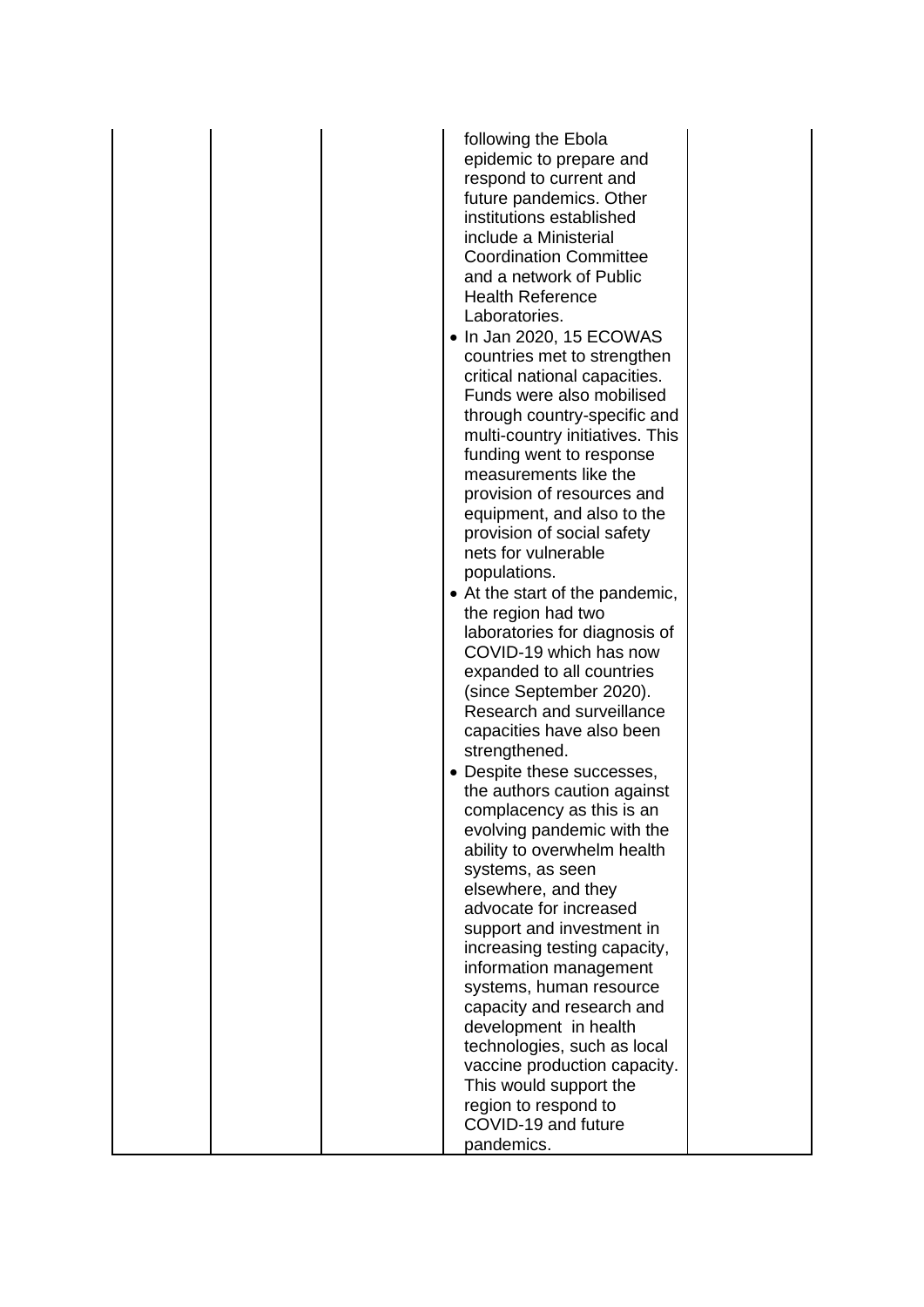## **Comments, Editorials, Opinions, Blogs, News**

| <b>Publication</b><br>date | <b>Title/URL</b>                                                                                                              | Journal   Article type                                  |
|----------------------------|-------------------------------------------------------------------------------------------------------------------------------|---------------------------------------------------------|
| 08.05.2021                 | India's covid-19 catastrophe is a failure of national and global<br>public health and policy response to the pandemic         | The<br><b>BMJ</b><br>Opinion<br>blog                    |
| 07.05.2021                 | Where are we with drug treatments for covid-19?                                                                               | The<br><b>BMJ</b><br>Feature<br><b>Briefing</b>         |
| 07.05.2021                 | Management of severe covid-19: progress and promise                                                                           | The BMJ Editorials                                      |
| 06.05.2021                 | <b>Priorities</b><br>for<br>COVID-19<br>research<br>response<br>and<br>preparedness in low-resource settings                  | The Lancet  Comment                                     |
| 06.05.2021                 | Banerjee: Covid-19 in India-lockdown and<br>Amitava<br>vaccination drive only way forward                                     | The<br><b>BMJ</b><br>Opinion<br>blog                    |
| 06.05.2021                 | Covid-19: Two doses of Pfizer vaccine are "highly effective"<br>against infection, hospital admission, and death, study finds | The BMJ  News                                           |
| 06.05.2021                 | Pandemic preparedness in the 21st century: which way<br>forward?                                                              | <b>The</b><br>Lancet Public<br>Health   Comment         |
| 05.05.2021                 | Supply-chain strategies for essential medicines in rural<br>western Kenya during COVID-19                                     | <b>WHO</b><br><b>Bulletin</b><br>Lessons from the field |
| 05.05.2021                 | COVID-19 rise in Bangladesh correlates with increasing<br>detection of B.1.351 variant                                        | BMJ Global Health  <br>Editorial                        |
| 05.05.2021                 | Thromboembolism and the Oxford-AstraZeneca vaccine                                                                            | The BMJ Editorials                                      |
| 04.05.2021                 | Covid-19: Bolsonaro tells Brazilians to stop "being a country<br>of sissies"                                                  | The<br><b>BMJ</b><br>Opinion<br>blog                    |
| 04.05.2021                 | Time for the ethical management of COVID-19 vaccines                                                                          | Global<br>The<br>Lancet<br>Health  Viewpoint            |
| 30.04.2021                 | Why is India having a covid-19 surge?                                                                                         | The BMJ  News                                           |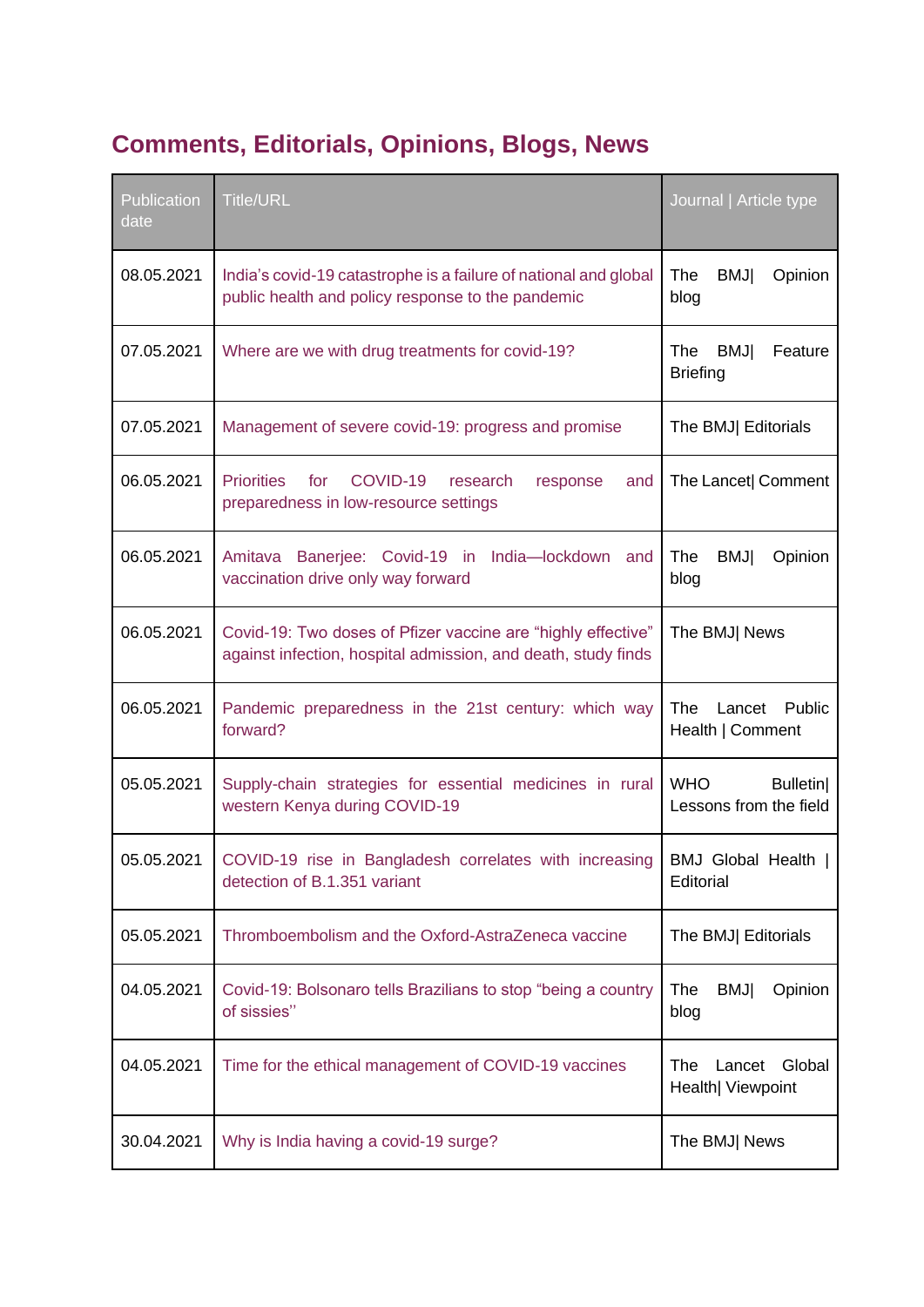| <b>Dashboards &amp; Trackers</b> |  |  |  |  |  |
|----------------------------------|--|--|--|--|--|
|----------------------------------|--|--|--|--|--|

| Cases & deaths:<br>Global                 | 8 <sub>1</sub><br>Cases<br>deaths:<br>Regional | Cases<br>8 <sub>1</sub><br>deaths:<br>Country | Living evidence &<br>policy maps                                   | Current research<br>including trials                                                      | <b>Diagnostics</b>                                                  | <b>Treatments</b>                                           | Vaccines                                          |
|-------------------------------------------|------------------------------------------------|-----------------------------------------------|--------------------------------------------------------------------|-------------------------------------------------------------------------------------------|---------------------------------------------------------------------|-------------------------------------------------------------|---------------------------------------------------|
| <b>WHO</b> sitreps                        | <b>WHO Africa</b>                              | Ghana                                         | <b>COVID-NMA</b>                                                   | <b>WHO</b>                                                                                | <b>FIND SARS-</b><br>CoV-2 Test<br><b>Tracker</b>                   | <b>Global COVID-</b><br><b>19 Clinical Trial</b><br>Tracker | <b>CEPI</b>                                       |
| <b>WHO</b> dashboard                      | African<br>Arguments                           | Indonesia                                     | <b>EPPI Centre</b>                                                 | <b>WHO</b> International<br><b>Clinical Trials</b><br><b>Registry Platform</b><br>(ICTRP) | <b>FIND SARS-</b><br>$CoV-2$<br>Diagnostics:<br>performance<br>data | <b>US NIH</b><br>registered<br>clinical trials              | <b>Vaccine Centre</b><br><b>LSHTM</b>             |
| <b>Johns Hopkins</b><br><b>University</b> | European<br><b>CDC</b>                         | Nigeria CDC                                   | Norwegian<br>Institute of Public<br><b>Health</b>                  | Cytel                                                                                     | Serology-based<br>tests for COVID-<br>19                            | Solidarity trial                                            | COVID-19<br><b>Oxford Vaccine</b><br><b>Trial</b> |
| <b>WEF</b>                                |                                                | Sierra Leone                                  | Oxford C19<br>Government<br>Response<br><b>Tracker</b><br>(OxCGRT) | <b>US NIH</b>                                                                             | Our World in<br>Data: C19<br><b>Testing</b>                         | COVID-19<br><b>Therapeutics</b><br>Accelerator              | COVID-19<br><b>Vaccine Tracker</b>                |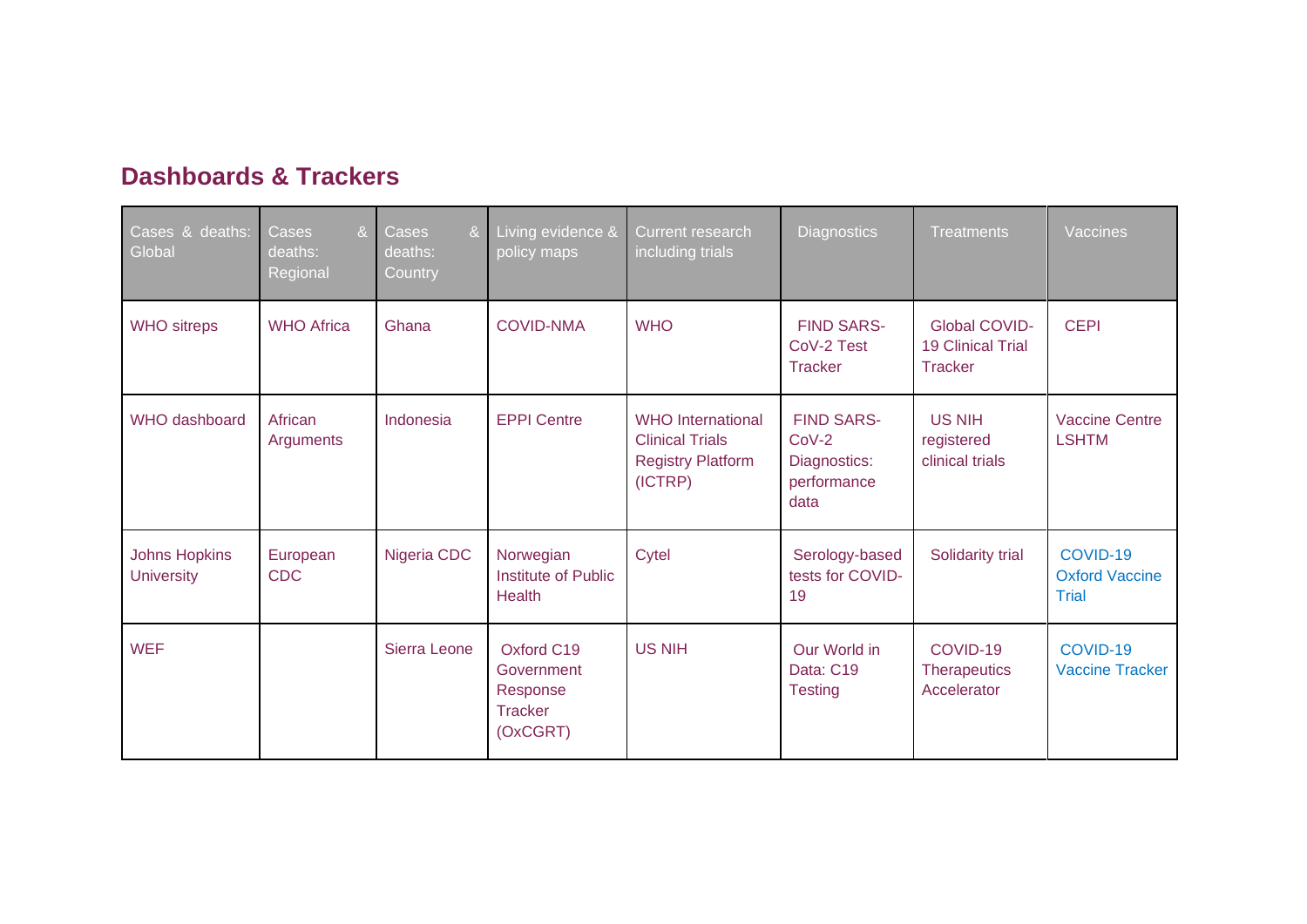| Our World in<br>Data               | Singapore | Our World in<br>Data: C19 Policy<br>responses             | COVID-evidence     |  | Our World in<br>Data: COVID-<br>19 vaccinations |
|------------------------------------|-----------|-----------------------------------------------------------|--------------------|--|-------------------------------------------------|
| Global 5050                        | <b>UK</b> | <b>IFPRI COVID-19</b><br><b>Policy Response</b><br>Portal | Cochrane           |  |                                                 |
| CEBM,<br>University of<br>Oxford   | <b>US</b> | COVID-19<br>Primer                                        | Clinicaltrials.gov |  |                                                 |
| Humanitarian<br>Data Exchange      |           | <b>NIH LitCovid</b>                                       | <b>UKCDR</b>       |  |                                                 |
| Information is<br><b>Beautiful</b> |           | <b>WHO COVID-19</b><br><b>Database</b>                    |                    |  |                                                 |
| <b>LSHTM</b>                       |           |                                                           |                    |  |                                                 |
| HealthMap<br>(cases)               |           |                                                           |                    |  |                                                 |
| The Commons<br>Project             |           |                                                           |                    |  |                                                 |
| SeroTracker                        |           |                                                           |                    |  |                                                 |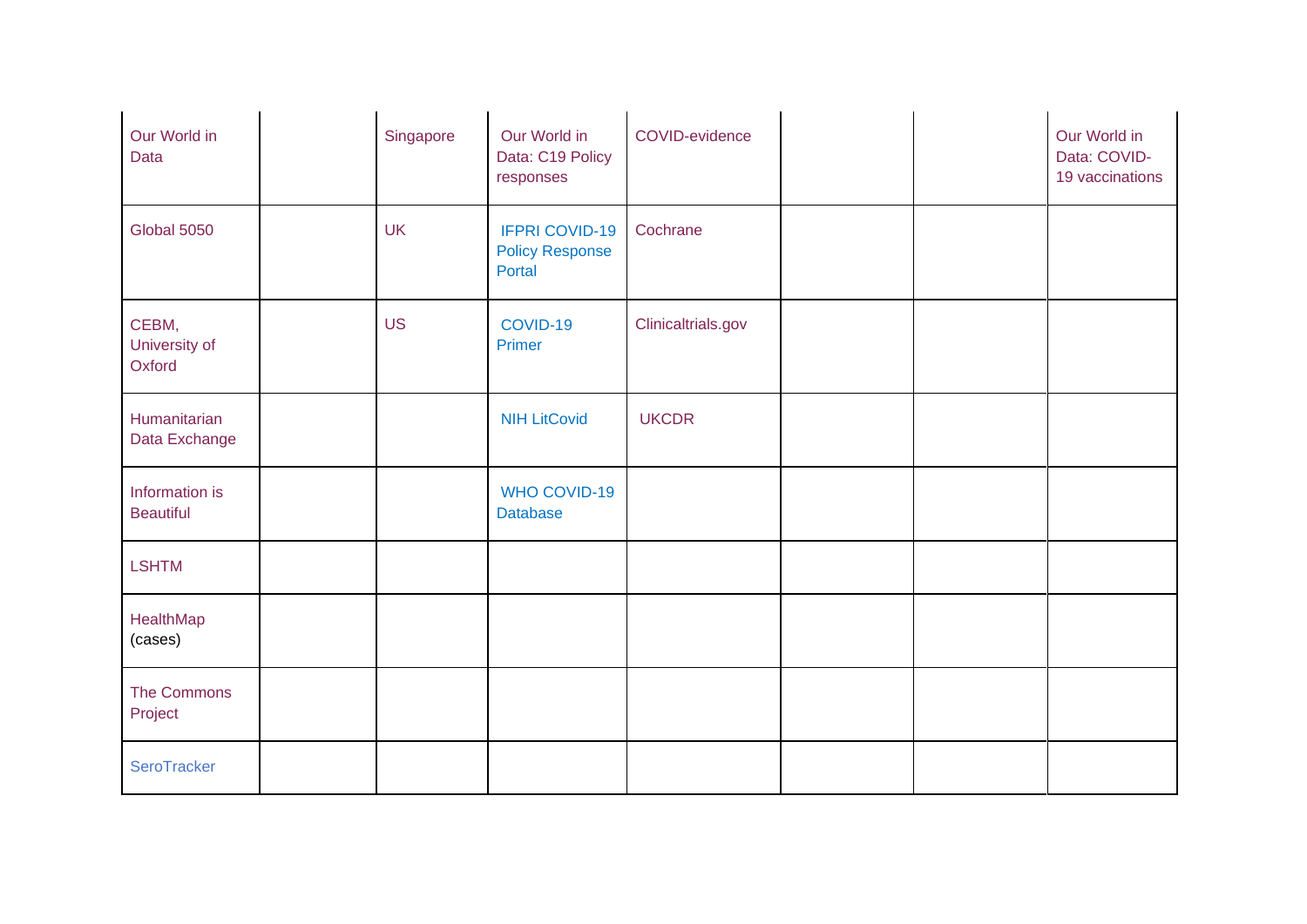#### **C19 Resource Hubs**

| Global                                                   | Regional<br>& Country                                      | Academic<br>journals &<br><b>Publishers</b>    | Institutes/Centres/<br>Funders/Other                                         | <b>Health Topics</b>                               | Social<br><b>Sciences</b>                                               |
|----------------------------------------------------------|------------------------------------------------------------|------------------------------------------------|------------------------------------------------------------------------------|----------------------------------------------------|-------------------------------------------------------------------------|
| <b>WHO</b><br>COVID-19<br>pandemic                       | Africa<br><b>CDC</b>                                       | Annals of<br>Internal<br><b>Medicine</b>       | <b>LSTM</b>                                                                  | <b>Stop TB</b><br>Partnership                      | <b>SSHAP</b>                                                            |
| <b>WHO risk</b><br>communicati<br>on                     | African<br>Union                                           | <b>BMJ</b>                                     | <b>LSHTM</b>                                                                 |                                                    | <b>IDA</b>                                                              |
| <b>WHO Q&amp;A</b>                                       | Nigeria<br><b>CDC</b>                                      | <b>Bulletin of</b><br>the WHO                  | <b>ICL MRC Centre</b><br>for Global<br><b>Infectious Disease</b><br>Analysis | Global<br><b>Menstrual</b><br>Collective           | <b>Disability</b><br>and<br>inclusion                                   |
| <b>WHO Global</b><br>research                            | GeoPoll:<br><b>SSA</b>                                     | Cambridge<br><b>University</b><br><b>Press</b> | <b>ODI</b>                                                                   | SLH:<br>Handwashing<br>in low resource<br>settings | Coregroup<br><b>IDDC</b>                                                |
| COVID-19<br><b>Solidarity</b><br>Response<br><b>Fund</b> | Global<br><b>Health</b><br><b>Network</b><br><b>Africa</b> | <b>Cell Press</b>                              | <b>Johns Hopkins</b><br><b>University</b>                                    | <b>RBM</b><br>Partnership                          | Ethics,<br>health<br>systems &<br>COVID-19                              |
| <b>UN</b>                                                | African<br>Academy<br>0f<br><b>Sciences</b>                | Cochrane                                       | <b>Center for Global</b><br><b>Development</b>                               | Epidemic<br>Preparedness<br><b>Innovations</b>     | <b>Social</b><br><b>Development</b><br><b>Direct C19</b><br>blog series |
| <b>UN Women</b>                                          | <b>Africa</b><br>Evidence<br><b>Network</b>                | <b>Elsevier</b>                                | <b>CMMID</b><br><b>Repository</b>                                            | Southern<br>Voice                                  | Covid<br>Collective<br>Research<br>Platform                             |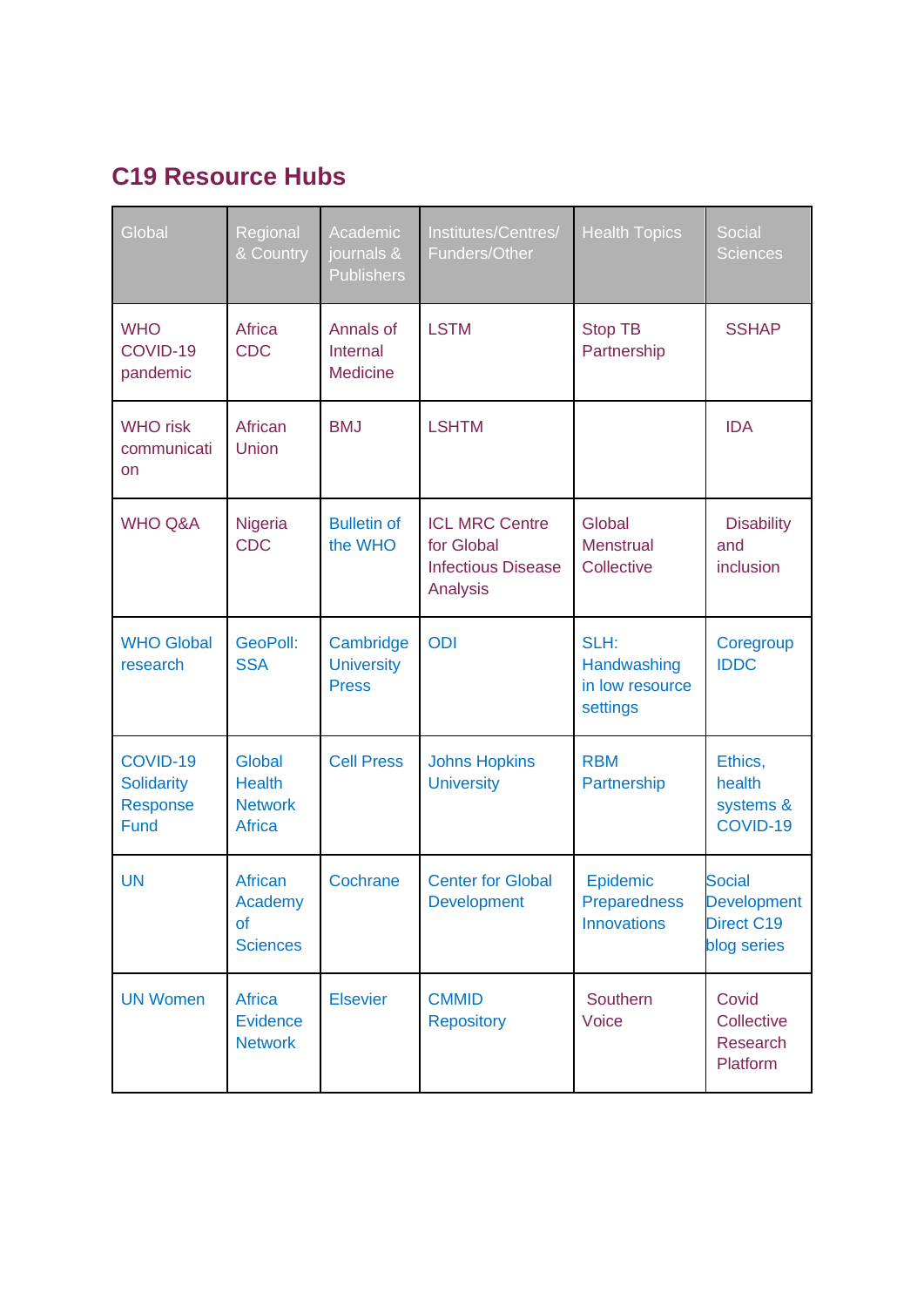| <b>UNOCHA</b>                                               | <b>OCHA</b><br>Southern<br>and<br><b>Eastern</b><br>Africa<br>COVID-19<br><b>Digest</b> | <b>Health</b><br>Policy and<br>Planning     | Norwegian<br><b>Institute of Public</b><br><b>Health</b> |  |
|-------------------------------------------------------------|-----------------------------------------------------------------------------------------|---------------------------------------------|----------------------------------------------------------|--|
| <b>UNHCR</b>                                                | <b>South</b><br>African<br>Governme<br>nt                                               | <b>JAMA</b><br><b>Network</b>               | <b>Oxford Centre for</b><br>Evidence-based<br>Medicine   |  |
| <b>UNICEF</b>                                               |                                                                                         | The Lancet                                  | <b>HEART</b>                                             |  |
| <b>UNESCO</b>                                               |                                                                                         | medRxiv<br>and<br>bioRxiv<br>(Preprints)    | <b>UKRI</b>                                              |  |
| <b>UN WFP</b>                                               |                                                                                         | <b>NEJM</b>                                 | <b>Evidence Aid</b>                                      |  |
| <b>GOARN</b>                                                |                                                                                         | Oxford<br><b>University</b><br><b>Press</b> | <b>NIH</b>                                               |  |
| <b>EPI-WIN</b>                                              |                                                                                         | <b>PLoS</b>                                 | <b>IFPRI Resources</b><br>and Analyses of<br>C19 Impact  |  |
| <b>World Bank</b>                                           |                                                                                         | <b>SAGE</b><br>journals                     | Prevent<br>Epidemics                                     |  |
| Our World in<br><b>Data</b>                                 |                                                                                         | <b>Science</b>                              | Health systems<br><b>Global</b>                          |  |
| COVID-19<br>Narratives by<br><b>David</b><br><b>Nabarro</b> |                                                                                         | <b>Springer</b><br><b>Nature</b>            |                                                          |  |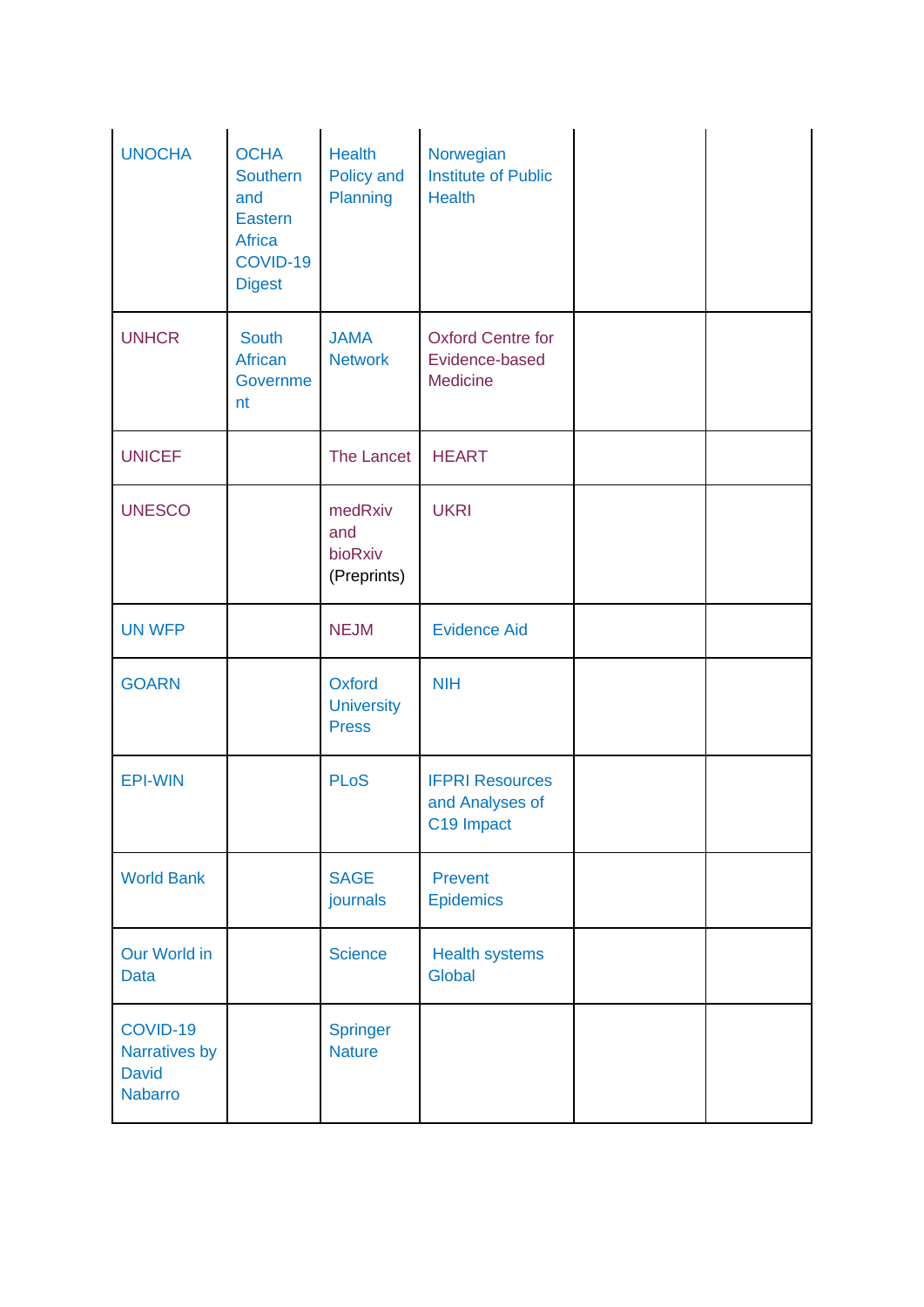| Reliefweb                                                          | <b>SSRN</b><br>(Preprints) |  |  |
|--------------------------------------------------------------------|----------------------------|--|--|
| Humanitarian<br>OpenStreetM<br>ap Team                             | Wiley                      |  |  |
| Global<br>Partnership<br>for<br>Sustainable<br>Development<br>Data |                            |  |  |
| WorldPop                                                           |                            |  |  |
| Flowminder                                                         |                            |  |  |
| <b>COVID-END</b>                                                   |                            |  |  |
| Premise<br>COVID-19<br>Global<br><b>Impact Study</b>               |                            |  |  |
| <b>GISAID</b>                                                      |                            |  |  |

### **Online learning & events**

| <b>Date</b>              | <b>Title/URL</b>                                               | Online<br>learning/event | <b>Duration</b> | Lead                                                                                                     |
|--------------------------|----------------------------------------------------------------|--------------------------|-----------------|----------------------------------------------------------------------------------------------------------|
| 20.05.2021               | COVID-19: What<br>Impacts on UHC in<br>Africa?                 | Webinar                  | 1h 30           | <b>Centre for Global</b><br><b>Development</b>                                                           |
| 17.05.2021-<br>18.5.2021 | Lives in the Balance:<br>Equity in COVID-19<br><b>Recovery</b> | <b>Summit</b>            | 2 days          | PMNCH, Global<br><b>Financing Facility for</b><br>Women, Children<br>and Adolescents<br>(GFF), Gavi, the |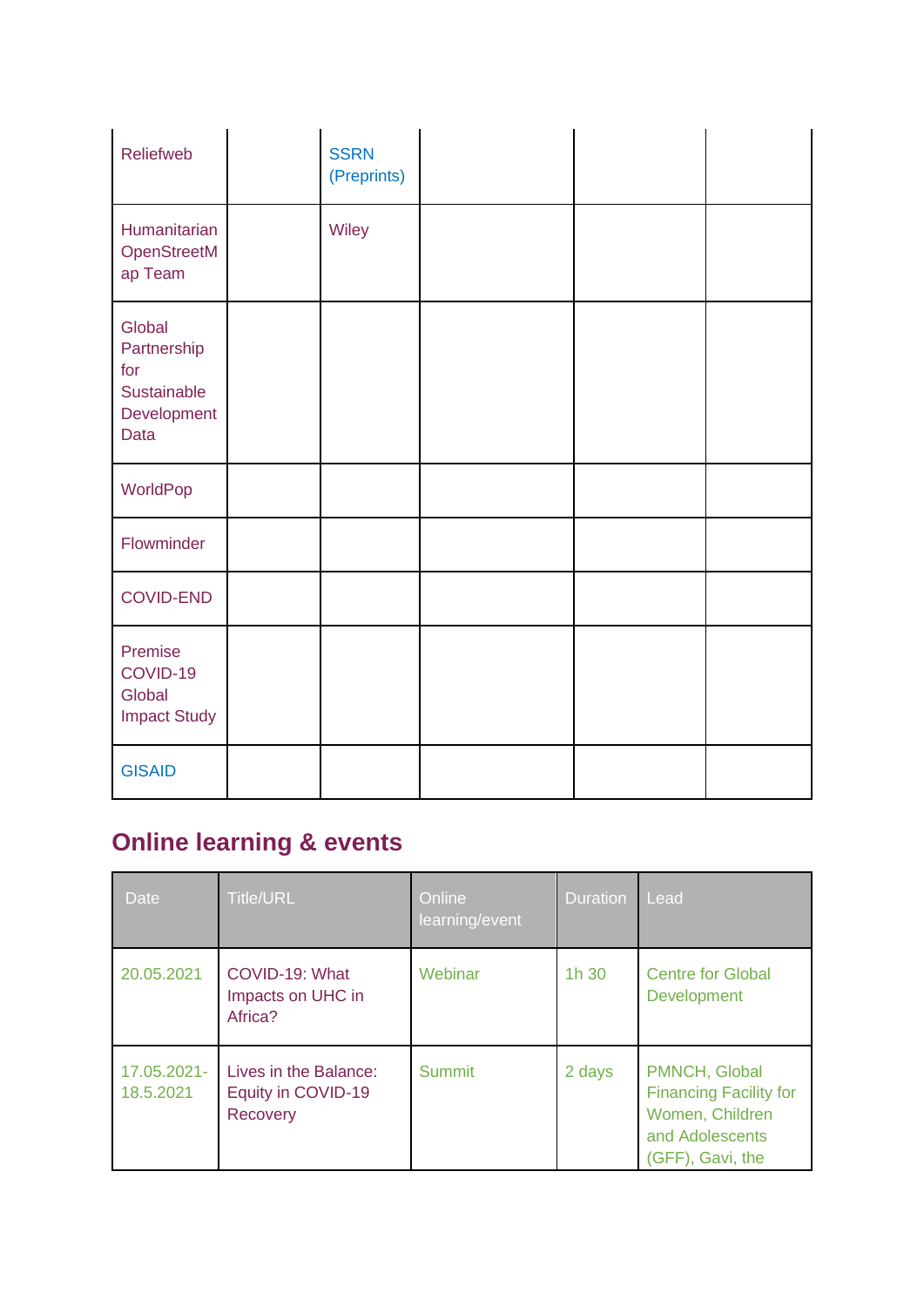|                  |                                                                                                                  |         |                    | Vaccine Alliance, and<br><b>CORE Group</b>                                          |
|------------------|------------------------------------------------------------------------------------------------------------------|---------|--------------------|-------------------------------------------------------------------------------------|
| 17.05.2021       | COVID-19:<br>Understanding the<br><b>Research Behind the</b><br>Pandemic                                         | Course  | 2 weeks<br>(4 hrs) | <b>Future Learns</b>                                                                |
| 13.05.2021       | Covid and mental<br>health                                                                                       | Webinar | 2h 15              | <b>BMJ</b>                                                                          |
| 15.04.2021       | How can evaluation<br>work support greater<br>vaccine equity for<br><b>COVID-19?</b>                             | Webinar | 1 <sub>h</sub>     | Itad                                                                                |
| 12.04.2021       | <b>COVID-19: Vaccines</b><br>Safety Webinar -<br>Understanding the<br>Facts & Myths                              | Webinar | 1.5h               | Asia Pacific<br>Association of<br>Allergy, Asthma and<br><b>Clinical Immunology</b> |
| 07.04.2021       | Public webinar 'The<br><b>RECOVERY Trial: one</b><br>year on'                                                    | Webinar | 1 <sub>h</sub>     | <b>Nuffield Department</b><br>of Population Health                                  |
| 25 March<br>2021 | <b>UK Public Health Rapid</b><br><b>Support Team: Latest</b><br>research & scientific<br>insights                | Webinar | 1 <sub>h</sub>     | <b>LSHTM</b>                                                                        |
| 18 March<br>2021 | Africa taking charge of<br>its future: prioritizing<br>gender equality in the<br>path to recovery                | Webinar | 1h 30              | <b>CGD</b>                                                                          |
| 10 March<br>2021 | Equity and scale in<br>global immunization:<br>new evidence from<br>Nigeria on cash<br>transfers for vaccination | Webinar | 1h 15              | <b>CGD</b>                                                                          |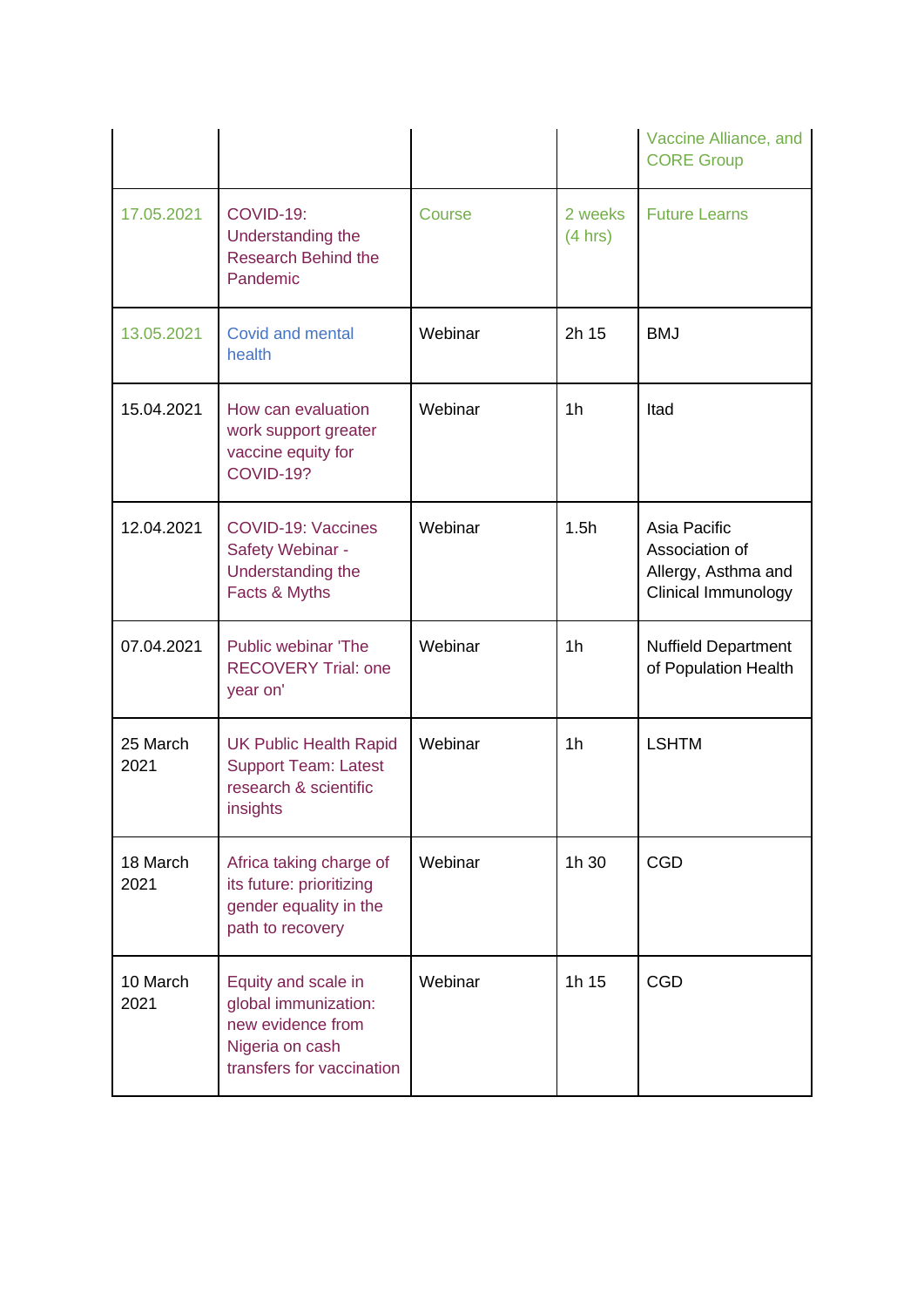| 9 March<br>2021  | COVID-19 vaccines and<br>Africa: where do we<br>stand in the race for<br>vaccines?                                                       | Virtual<br>conference<br>webinar                         | 1 <sub>h</sub> | <b>AHAIC</b>                                                                |
|------------------|------------------------------------------------------------------------------------------------------------------------------------------|----------------------------------------------------------|----------------|-----------------------------------------------------------------------------|
| 8 March<br>2021  | <b>Chronic Respiratory</b><br>Diseases in the COVID<br>era                                                                               | Webinar                                                  |                | GARD, WHO                                                                   |
| February<br>2021 | COVID-19 vaccination<br>training for health<br>workers                                                                                   | Online training                                          | 3h             | <b>WHO</b>                                                                  |
| 14.01.2021       | Evidence to impact in<br>crisis: how have we<br>measured up during the<br>COVID-19 pandemic?                                             | Webinar                                                  | 1h 30          | <b>CGD</b>                                                                  |
| 04.12.2020       | COVID-19, supply chain<br>resilience and global<br>trade                                                                                 | Webinar                                                  | 1 <sub>h</sub> | <b>CGD</b>                                                                  |
| 03.12.2020       | More money for health<br>services: What is the<br>tole of PFM in the "new<br>normal"?                                                    | WHO & CGD<br>Health systems<br>Governance &<br>Financing | 1h 30          | Joe Kutzin                                                                  |
| 01.12.2020       | Solutions and support<br>for the mental wellbeing<br>of community health<br>workers on the COVID-<br>19 frontline                        | Webinar                                                  |                | <b>HSG TWG on CHWs</b><br>with The George<br>Institute for Global<br>Health |
| 19.11.2020       | Looking at the<br>pandemic with a gender<br>lens                                                                                         | <b>Live Twitter</b><br>conversation                      |                | <b>SSHAP</b>                                                                |
| 16.11.2020       | <b>HIFA and WHO</b><br>collaborate to promote<br>sharing of experience<br>and expertise around<br>the maintenance of<br>essential health | 4-week<br>discussion<br>starting 16 Nov                  |                | <b>HIFA</b>                                                                 |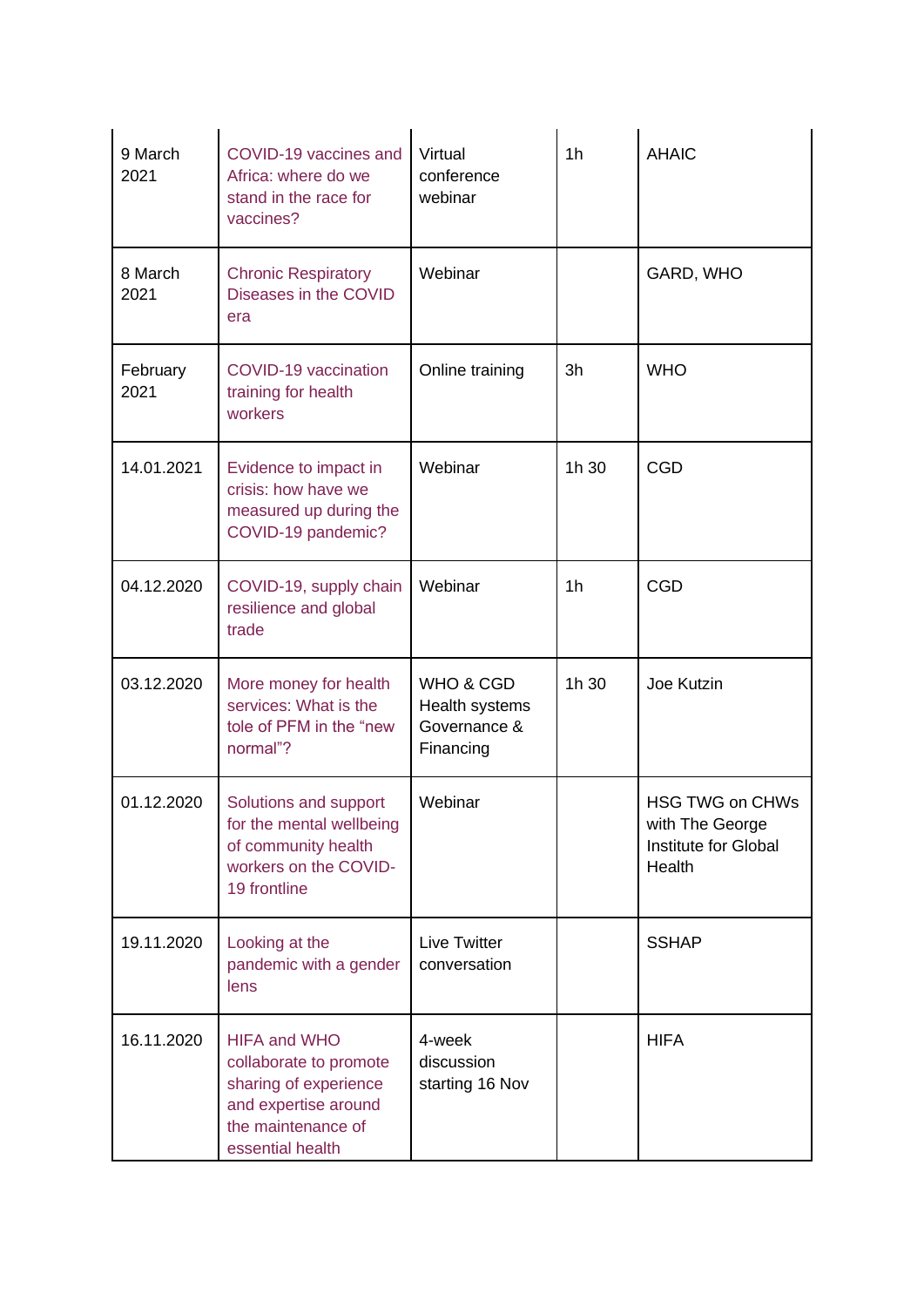|                  | services during (and<br>after) the pandemic                                                                                              |                |                                         |                                    |
|------------------|------------------------------------------------------------------------------------------------------------------------------------------|----------------|-----------------------------------------|------------------------------------|
| 10.11.2020       | COVID-19 vaccine<br>predictions part 2:<br>estimating the time<br>before we approve<br>efficacious COVID-19<br>vaccines                  | Online event   | 1h30                                    | <b>CGD</b>                         |
| 16.10.2020       | <b>Financing a Global</b><br><b>Public Health Response</b>                                                                               | Online event   | 1h30                                    | <b>CGD</b>                         |
| 02.10.2020       | <b>Understanding and</b><br><b>Improving COVID-19</b><br><b>Vaccine Portfolio</b>                                                        | Online event   | 1h30                                    | <b>CGD</b>                         |
| 21.09.2020       | <b>Mitigating the Economic</b><br>and Health Impact of<br><b>COVID-19 across Africa</b>                                                  | Online event   | 1h30                                    | CGD, GF, AU                        |
| <b>June 2020</b> | OpenWHO, the free,<br>open-access learning<br>platform for health<br>emergencies, now<br>offers 10 online courses<br>related to COVID19. | Online courses | Varies                                  | <b>WHO</b>                         |
| Available<br>now | <b>Standard precautions:</b><br><b>Environmental cleaning</b><br>and disinfection                                                        | Online course  | 1 hour                                  | <b>WHO</b>                         |
| Available<br>now | <b>COVID-19: Effective</b><br>Nursing in Times of<br><b>Crisis</b>                                                                       | Online course  | 2 weeks<br>$-2$<br>hours<br>per<br>week | Johns Hopkins<br>School of Nursing |
| Available<br>now | <b>WHO Academy and</b><br><b>WHO Info mobile</b><br>applications                                                                         | Mobile app     |                                         | <b>WHO</b>                         |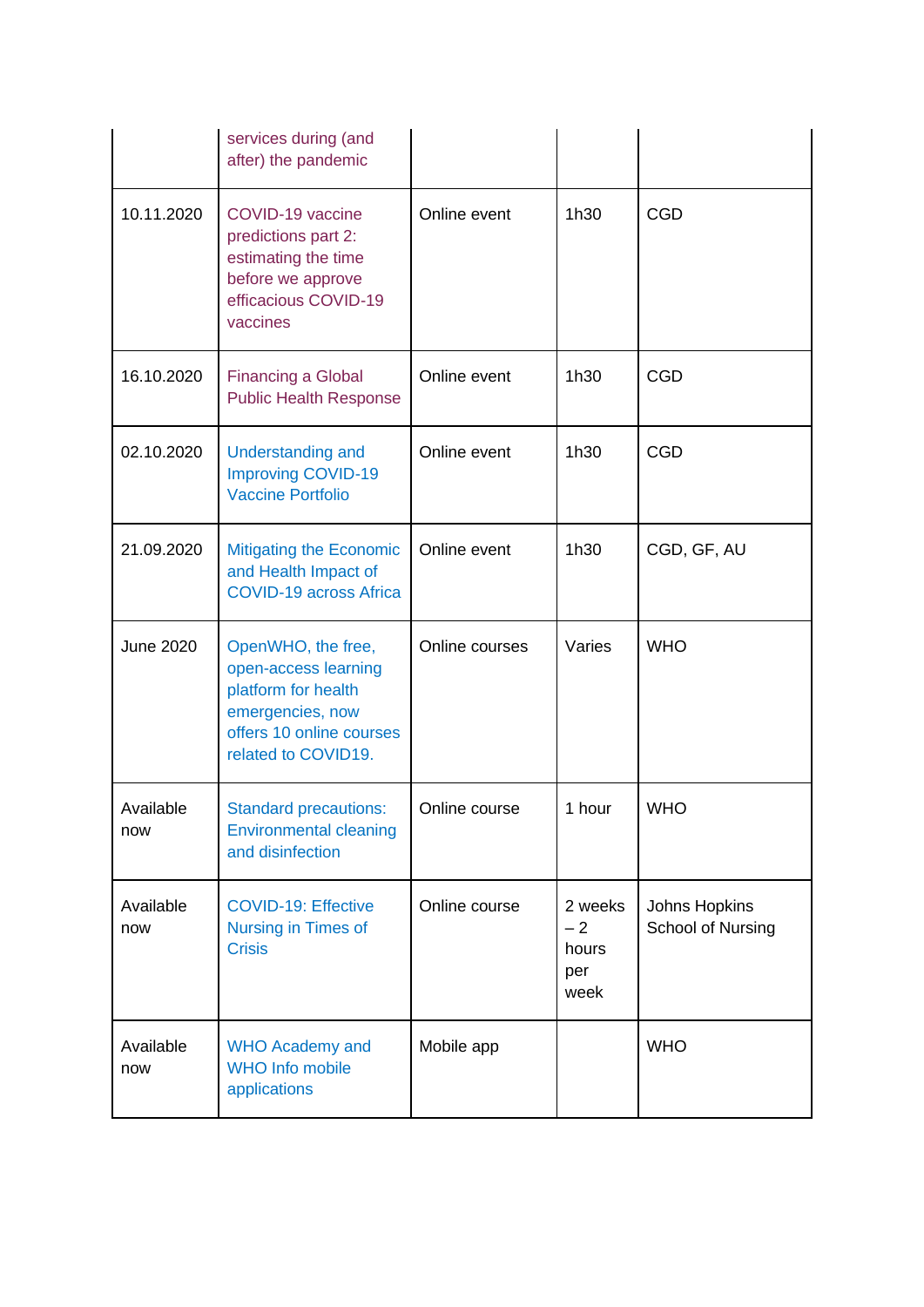| Available<br>now                                                                                      | COVID-19: Pandemics,<br><b>Modelling and Policy</b>                                                                          | Online learning | 2 weeks<br>2 hours<br>weekly<br>study   | FutureLearn<br><b>UNESCO UNITWIN</b><br><b>Complex Systems</b><br>Digital Campus/Open<br>University |
|-------------------------------------------------------------------------------------------------------|------------------------------------------------------------------------------------------------------------------------------|-----------------|-----------------------------------------|-----------------------------------------------------------------------------------------------------|
| 11.5.2020                                                                                             | <b>COVID-19 Contact</b><br><b>Tracing course</b>                                                                             | Online learning | 5 hours                                 | Johns Hopkins<br><b>Bloomberg School of</b><br>Health                                               |
| 7-28 May<br>2020                                                                                      | <b>Virtual Evidence Weeks</b>                                                                                                | 5 sessions      | 1h 30                                   | International Initiative<br>for Impact Evaluation<br>(3ie)                                          |
| Tuesdays at<br><b>1700 CEST</b><br>(Geneva<br>$time)$ &<br>Thursdays<br>0830 CEST<br>(Geneva<br>time) | COVID-19 Open online<br>brief with Dr David<br><b>Nabarro</b>                                                                | Event           | 1 <sub>h</sub>                          | 4SD                                                                                                 |
| Available<br>now                                                                                      | <b>Emerging respiratory</b><br>viruses, including<br>COVID-19: methods for<br>detection, prevention,<br>response and control | Online learning | 3 hours                                 | <b>WHO</b>                                                                                          |
| Available<br>now                                                                                      | Responding to COVID-<br>19: Real-time training<br>for the coronavirus<br>disease outbreak                                    | Online learning | Multiple<br>self-<br>paced<br>course    | <b>WHO</b>                                                                                          |
| 25 May<br>2020                                                                                        | COVID-19: Tackling the<br><b>Novel Coronavirus</b>                                                                           | Online learning | 3 weeks<br>  4 hours<br>weekly<br>study | FutureLearn<br><b>LSHTM/UK PHRST</b>                                                                |
| Available<br>online now<br>without<br>mentors.<br>Updated                                             | <b>COVID-19 Diagnostics</b><br>and Testing                                                                                   | Online learning | 3 weeks<br>  3 hours<br>weekly<br>study | FutureLearn<br>FIND/LSHTM/ASLM                                                                      |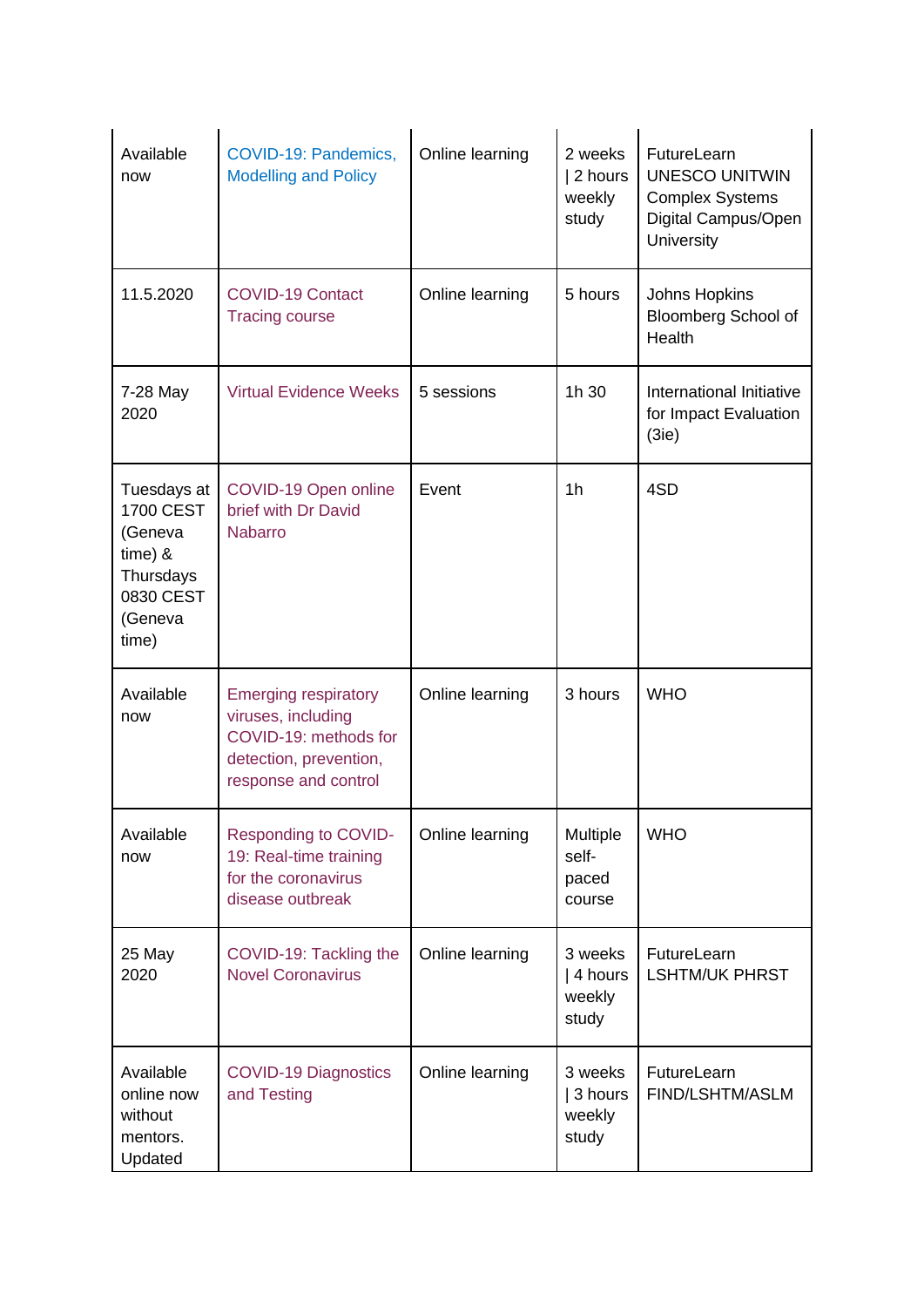| version will<br>commence<br>early June<br>2020 |                                                                    |                 |                                      |                                                                                                   |
|------------------------------------------------|--------------------------------------------------------------------|-----------------|--------------------------------------|---------------------------------------------------------------------------------------------------|
| 6 April 2020                                   | <b>COVID-19 Critical Care:</b><br>Understanding and<br>Application | Online learning | 5 weeks<br>1 hour<br>weekly<br>study | <b>FutureLearn</b><br>University of<br>Edinburgh & Royal<br>College of Physicians<br>of Edinburgh |
| Available<br>now                               | COVID-19 supporting<br>online courses                              | Online learning | Multiple<br>self-<br>paced<br>course | <b>BMJ Learning</b>                                                                               |

#### **Suggested citation**

Piotrowski, H. (2021). *COVID-19 Health Evidence Summary No.122.* K4D Evidence Summary. Brighton, UK: Institute of Development Studies. DOI: [10.19088/K4D.2021.075](https://doi.org/10.19088/K4D.2021.075)

#### **Rapid review methodology**

The rapid weekly search for peer-reviewed literature is carried out through a PubMed search with the following keywords ("COVID-19" OR "severe acute respiratory syndrome coronavirus 2" OR "2019-nCoV" OR "SARS-CoV-2" OR "2019nCoV" OR "coronavirus" ) AND ("Africa" OR "South Asia" OR "Developing" OR "low-income" OR "low income" OR "lower-middle income" OR "low and middle income" OR "LMIC" OR "LIC" OR "global south") OR ("poverty") OR ("equity" OR "equities"), restricted to articles published in the previous 2 to 3 days, in English. This is complemented by a search of the homepage of the following high-impact global health journals: The Lancet journals, New England Journal of Medicine, Nature, JAMA, Annals of Internal Medicine, Cochrane Reviews, BMJ Global Health, the PLoS journals and a Twitter search of their Twitter pages. A search also of preprints from bioRxiv and medRxiv. Please note that papers that have **not been peer-reviewed** are highlighted in red. All primary research papers that relate to the primary and secondary impacts of the COVID-19 response in LMICs, and disease control and health system responses are included. Articles related to tackling the secondary impacts on other sectors are not included. Additional commentaries, opinions, and commissioned pieces are selected based on relevance.

The search for dashboards, guidelines, tools, editorials, comments, blogs, opinions and news is through the academic journals listed above, C19 resource hubs and following lead academics and professionals on Twitter.